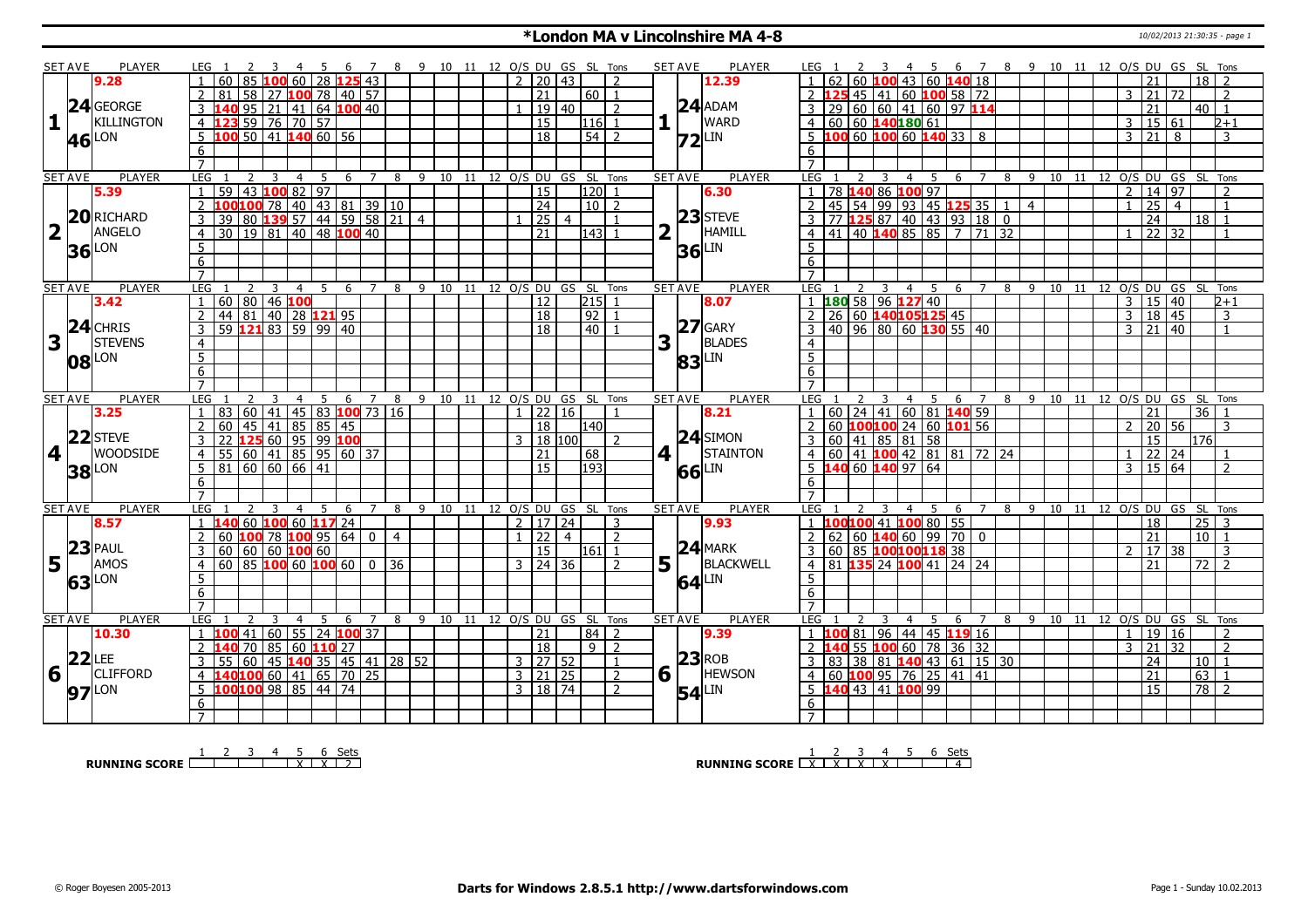#### **\*London MA v Lincolnshire MA 4-8** 10/02/2013 21:30:35 - page 2

|                                                 | SET AVE        | PLAYER              | LEG <sub>1</sub>                                                |                                             |                |                      |     |                | 7 8 9 10 11 12 O/S DU GS SL Tons   |                              |   |                     |              |                | <b>SET AVE</b>        |                | <b>PLAYER</b>       | LEG <sub>1</sub> |  |   | $-4$                            |                                     | 5 6 7 8 9 10 11 12 O/S DU GS SL Tons                          |  |  |                                |                |                 |             |                          |
|-------------------------------------------------|----------------|---------------------|-----------------------------------------------------------------|---------------------------------------------|----------------|----------------------|-----|----------------|------------------------------------|------------------------------|---|---------------------|--------------|----------------|-----------------------|----------------|---------------------|------------------|--|---|---------------------------------|-------------------------------------|---------------------------------------------------------------|--|--|--------------------------------|----------------|-----------------|-------------|--------------------------|
|                                                 |                | 9.44                | 35 85 60 140 43 106 32                                          |                                             |                |                      |     |                |                                    |                              |   | $1 \mid 19 \mid 32$ |              | $\overline{2}$ |                       |                | 5.80                |                  |  |   |                                 |                                     | 1  41  25 <b>180</b> 80  43  92  30                           |  |  |                                |                | 21              | $10 1+1$    |                          |
|                                                 |                |                     | 2<br>85                                                         | 28<br> 41                                   |                | 36 140 28 43 86 14   |     |                |                                    |                              |   | $3 \mid 27 \mid 14$ |              | $\overline{1}$ |                       |                |                     |                  |  |   |                                 |                                     | 2 2 2 100 85 45 43 60 40 58                                   |  |  |                                |                | $\overline{24}$ | $48$   1    |                          |
|                                                 |                | $23$ ROBBIE         | $145$ <b>100</b> 41 60 81 <b>118</b> 36 0<br>3                  |                                             |                |                      |     |                |                                    |                              |   | 24                  | 20   2       |                |                       |                | $22$ CHRIS          |                  |  |   |                                 |                                     | $3   99   60   85   81   68   24   28   16   40$              |  |  |                                | $\overline{1}$ | 25 40           |             |                          |
| 7                                               |                | HAIN                | 80 100 45 140 100 36<br>$\overline{4}$                          |                                             |                |                      |     |                |                                    |                              |   | 16 36               |              | 3              |                       |                | <b>FIDLER</b>       |                  |  |   |                                 | 4 85 60 100 100 100                 |                                                               |  |  |                                |                | $\overline{15}$ | $56 \mid 3$ |                          |
|                                                 |                | $07$ $\text{LON}$   | $\overline{5}$                                                  |                                             |                |                      |     |                |                                    |                              |   |                     |              |                |                       | 24             | <b>LIN</b>          | 5                |  |   |                                 |                                     |                                                               |  |  |                                |                |                 |             |                          |
|                                                 |                |                     | 6                                                               |                                             |                |                      |     |                |                                    |                              |   |                     |              |                |                       |                |                     | 6                |  |   |                                 |                                     |                                                               |  |  |                                |                |                 |             |                          |
|                                                 |                |                     | $\overline{7}$                                                  |                                             |                |                      |     |                |                                    |                              |   |                     |              |                |                       |                |                     |                  |  |   |                                 |                                     |                                                               |  |  |                                |                |                 |             |                          |
|                                                 | <b>SET AVE</b> | <b>PLAYER</b>       | LEG                                                             |                                             | $\overline{4}$ | 5                    | 6 7 |                | 8                                  | 9 10 11 12 O/S DU GS SL Tons |   |                     |              |                | <b>SET AVE</b>        |                | <b>PLAYER</b>       | LEG              |  |   | $\overline{4}$                  | - 5                                 | -6                                                            |  |  | 8 9 10 11 12 0/S DU GS SL Tons |                |                 |             |                          |
|                                                 |                | 10.64               | 43                                                              | 43   83   100 85   97   34   16             |                |                      |     |                |                                    |                              |   | $3 \mid 24 \mid 16$ |              | $\mathbf{1}$   |                       |                | 5.68                |                  |  |   |                                 |                                     | $55$   26   66   41   60 <b>123</b> 7                         |  |  |                                |                | 21              | 123 1       |                          |
|                                                 |                |                     | $2^{\circ}$<br>58                                               | 85   60 <b>100140</b> 58                    |                |                      |     |                |                                    |                              |   | $2 \mid 17 \mid 58$ |              | $\mathcal{L}$  |                       |                |                     |                  |  |   |                                 | 2 125 22 95 60 45 94                |                                                               |  |  |                                |                | 18              | $60$   1    |                          |
|                                                 |                | $24$ NICKY          | $\mathbf{3}$<br>22                                              | 83   58   43   65 <b>140</b> 50   30        |                |                      |     |                |                                    |                              |   | 24                  | 10   1       |                |                       |                | $23$ DEAN           |                  |  |   |                                 |                                     | 3 60 62 43 60 81 99 60 36                                     |  |  |                                | $\mathbf{1}$   | $22 \mid 36$    |             |                          |
| $\overline{\mathbf{8}}$ $\overline{\mathbf{1}}$ |                | <b>TURNER</b>       | 43 77 100 41 125<br>$\overline{4}$                              |                                             |                |                      |     |                |                                    |                              |   | $\overline{15}$     | $115$ 2      |                | $8\vert$ <sup>T</sup> |                | BAKER               |                  |  |   |                                 | 4 60 58 180 83 70 50                |                                                               |  |  |                                | $\overline{2}$ | 17 50           |             | $1 + 1$                  |
|                                                 |                | <b>79</b> LON       | 100125 58 44 134 40<br>5                                        |                                             |                |                      |     |                |                                    |                              |   | 16 40               |              | 3              |                       |                | <b>48</b> LIN       |                  |  |   | $5 \overline{)41}$ 140 66 56 60 |                                     |                                                               |  |  |                                |                | $\overline{15}$ | 138 1       |                          |
|                                                 |                |                     | 6                                                               |                                             |                |                      |     |                |                                    |                              |   |                     |              |                |                       |                |                     | 6                |  |   |                                 |                                     |                                                               |  |  |                                |                |                 |             |                          |
|                                                 |                |                     | $\overline{7}$                                                  |                                             |                |                      |     |                |                                    |                              |   |                     |              |                |                       |                |                     | $\overline{7}$   |  |   |                                 |                                     |                                                               |  |  |                                |                |                 |             |                          |
|                                                 | <b>SET AVE</b> | <b>PLAYER</b>       | LEG                                                             | 2<br>-3                                     | 4              | -5                   | - 6 | $\overline{7}$ | 8                                  | 9 10 11 12 O/S DU GS SL Tons |   |                     |              |                | <b>SET AVE</b>        |                | <b>PLAYER</b>       | LEG              |  | 3 | $\overline{4}$                  | 5                                   | 6 7 8 9 10 11 12 0/S DU GS SL Tons                            |  |  |                                |                |                 |             |                          |
|                                                 |                | 7.36                | 43                                                              | 43   39   54   60   45 <b>100</b> 39        |                |                      |     |                |                                    |                              |   | $\overline{24}$     | $\boxed{78}$ | $\overline{1}$ |                       |                | 9.81                |                  |  |   |                                 |                                     | 1 60 45 41 99 60 45 45 82 24                                  |  |  |                                | $\overline{1}$ | 25 24           |             |                          |
|                                                 |                |                     | $140$ 36 45 58 60 60<br>$\mathcal{L}$                           |                                             |                |                      |     |                |                                    |                              |   | $ 18\rangle$        | $ 102 $ 1    |                |                       |                |                     |                  |  |   |                                 | $2$ 140177140 28 0 16               |                                                               |  |  |                                |                | 3   18   16     |             | $B+1$                    |
|                                                 |                | $22$ PAUL           | 3<br>25                                                         | 60 140 60 100 16                            |                |                      |     |                |                                    |                              | 3 | 18 116              |              | $\mathbf{R}$   |                       |                | $24$ MARTIN         |                  |  |   |                                 | 3 48 125 60 123 41 52               |                                                               |  |  |                                |                | 18              | 52          | $\sqrt{2}$               |
| $\overline{9}$                                  | $\mathbf{L}$   | KILLINGTON          | $11 \mid 44 \mid 81 \mid 41 \mid 140 \mid 83$<br>$\overline{4}$ |                                             |                |                      |     |                |                                    |                              |   | 18                  | 1101   1     |                | $9\sqrt{1}$           |                | RICHARDS            |                  |  |   |                                 | 4 136 85 140 42 66 32               |                                                               |  |  |                                | 3              | 18 32           |             | $\overline{2}$           |
|                                                 |                | 09 LON              | $\overline{5}$                                                  |                                             |                |                      |     |                |                                    |                              |   |                     |              |                |                       |                | $71$ <sup>LIN</sup> | 5                |  |   |                                 |                                     |                                                               |  |  |                                |                |                 |             |                          |
|                                                 |                |                     | 6                                                               |                                             |                |                      |     |                |                                    |                              |   |                     |              |                |                       |                |                     | 6                |  |   |                                 |                                     |                                                               |  |  |                                |                |                 |             |                          |
|                                                 |                |                     | $\overline{7}$                                                  |                                             |                |                      |     |                |                                    |                              |   |                     |              |                |                       |                |                     |                  |  |   |                                 |                                     |                                                               |  |  |                                |                |                 |             |                          |
|                                                 | <b>SET AVE</b> | <b>PLAYER</b>       | LEG                                                             | 3                                           | $\overline{4}$ | 5                    |     |                | 6 7 8 9 10 11 12 O/S DU GS SL Tons |                              |   |                     |              |                |                       | <b>SET AVE</b> | <b>PLAYER</b>       | <b>LEG</b>       |  |   |                                 | 4 5                                 | 6 7                                                           |  |  | 8 9 10 11 12 0/S DU GS SL Tons |                |                 |             |                          |
|                                                 |                | 3.40                |                                                                 | 40 45 60 40 45                              |                |                      |     |                |                                    |                              |   | 15                  | 271          |                |                       |                | 8.12                |                  |  |   | 135140 97 89 40                 |                                     |                                                               |  |  |                                | $\mathbf{3}$   | 15 40           |             |                          |
|                                                 |                |                     | $\overline{2}$<br>60                                            | 95   60   80   60                           |                |                      |     |                |                                    |                              |   | 15                  | 146          |                |                       |                |                     |                  |  |   |                                 | 2 57 85 140 60 127 32               |                                                               |  |  |                                | $\mathbf{1}$   | 16 32           |             | $\overline{2}$           |
|                                                 |                | 20 GRAHAM           | $\mathbf{3}$<br>60                                              | 85 140 60 100 24 16 16                      |                |                      |     |                |                                    |                              |   | $3 \mid 24 \mid 16$ |              | $\mathcal{D}$  |                       |                | $26$ SAM            |                  |  |   |                                 |                                     | 3   57   83   60   45   85   41   65                          |  |  |                                |                | 21              | 65          |                          |
| 10 L                                            |                | RACKSTRAW           | $30   60$ 100 60 95 60<br>$\overline{4}$                        |                                             |                |                      |     |                |                                    |                              |   | 18                  | 96           |                |                       |                | <b>HEWSON</b>       |                  |  |   |                                 |                                     | 4 95 42 100 41 42 170 11                                      |  |  |                                | $\mathcal{R}$  | 121 111         |             | D+1                      |
|                                                 |                | $71$ <sup>LON</sup> | 5 <sup>2</sup>                                                  |                                             |                |                      |     |                |                                    |                              |   |                     |              |                |                       | 56             | LIN                 | 5 <sup>5</sup>   |  |   |                                 |                                     |                                                               |  |  |                                |                |                 |             |                          |
|                                                 |                |                     | 6                                                               |                                             |                |                      |     |                |                                    |                              |   |                     |              |                |                       |                |                     | $6\overline{6}$  |  |   |                                 |                                     |                                                               |  |  |                                |                |                 |             |                          |
|                                                 |                |                     | $\overline{7}$                                                  |                                             |                |                      |     |                |                                    |                              |   |                     |              |                |                       |                |                     | $\overline{7}$   |  |   |                                 |                                     |                                                               |  |  |                                |                |                 |             |                          |
|                                                 | <b>SET AVE</b> | <b>PLAYER</b>       | I FG                                                            |                                             | $\overline{4}$ | .5.                  | 6   | 7              | 8                                  | 9 10 11 12 0/S DU GS SL Tons |   |                     |              |                |                       | <b>SET AVE</b> | <b>PLAYER</b>       | <b>LEG</b>       |  |   |                                 | $4 \overline{5}$                    | 6 7 8 9 10 11 12 0/S DU GS SL Tons                            |  |  |                                |                |                 |             |                          |
|                                                 |                | 11.21               | 55 60 41<br>$\mathbf{1}$                                        |                                             |                | $45 \mid 41 \mid 85$ |     |                |                                    |                              |   | 18                  | 174          |                |                       |                | 10.97               |                  |  |   |                                 |                                     | $1 \mid 26 \mid 100 \mid 59 \mid 60 \mid 140 \mid 96 \mid 20$ |  |  |                                | $\overline{1}$ | 19 20           |             | 2                        |
|                                                 |                |                     | $\overline{2}$                                                  | 100140 45 55 97 64                          |                |                      |     |                |                                    |                              |   | $3 \mid 18 \mid 64$ |              | 2              |                       |                |                     |                  |  |   | 2 180 58 97 78 56               |                                     |                                                               |  |  |                                |                | $\overline{15}$ | $32 1+1$    |                          |
|                                                 |                | $26$ LEWIS          | 100 26 140 59 140<br>3                                          |                                             |                |                      |     |                |                                    |                              |   | 15                  | 36   3       |                |                       |                | $28$ SCOTT          |                  |  |   |                                 | 3 100 83 140 94 68 16               |                                                               |  |  |                                | $\overline{2}$ | 17 16           |             | $\mathcal{P}$            |
| 11+                                             |                | <b>MCGURN</b>       | $\overline{4}$                                                  | 121140 45 100 75 20                         |                |                      |     |                |                                    |                              |   | 16   20             |              | 3              |                       | . 1 I          | <b>BENNETT</b>      |                  |  |   | 4 100100 41 97 82               |                                     |                                                               |  |  |                                |                | 15              | 81          | $\overline{z}$           |
|                                                 |                | <b>59</b> LON       | 81   60   45   60   <mark>140</mark><br>5 <sup>1</sup>          |                                             |                |                      |     |                |                                    |                              |   | $\overline{15}$     | l115l 1      |                |                       | 48             | LIN                 |                  |  |   |                                 | $5$ 100 96 137 44 92 32             |                                                               |  |  |                                | $\mathbf{3}$   | 18 32           |             | $\overline{\phantom{0}}$ |
|                                                 |                |                     | 6                                                               |                                             |                |                      |     |                |                                    |                              |   |                     |              |                |                       |                |                     | 6                |  |   |                                 |                                     |                                                               |  |  |                                |                |                 |             |                          |
|                                                 |                |                     | $\overline{7}$                                                  |                                             |                |                      |     |                |                                    |                              |   |                     |              |                |                       |                |                     | $\overline{7}$   |  |   |                                 |                                     |                                                               |  |  |                                |                |                 |             |                          |
|                                                 | <b>SET AVE</b> | <b>PLAYER</b>       | LEG <sub>1</sub>                                                |                                             | $\overline{4}$ | -5                   | 6 7 |                | 8                                  | 9 10 11 12 O/S DU GS SL Tons |   |                     |              |                |                       | <b>SET AVE</b> | <b>PLAYER</b>       | LEG              |  |   |                                 | 4 5                                 | 6 7                                                           |  |  | 8 9 10 11 12 O/S DU GS SL Tons |                |                 |             |                          |
|                                                 |                | 3.00                |                                                                 | 45   85   30   45   75   30   100   71   10 |                |                      |     |                |                                    |                              |   | 27                  | l 10 l       |                |                       |                | 5.82                |                  |  |   |                                 |                                     | 25 60 39 44 39 78 76 20 20                                    |  |  |                                | $\overline{2}$ | $26 \mid 20$    |             | $\mathbf{1}$             |
|                                                 |                |                     | $\overline{2}$<br>50 60 85 100 95                               |                                             |                |                      |     |                |                                    |                              |   | $\overline{15}$     | 111          |                |                       |                |                     |                  |  |   |                                 | 2 <b>137</b> 80 45 46 <b>140</b> 53 |                                                               |  |  |                                | $\overline{2}$ | 17 53           |             | $\overline{2}$           |
|                                                 |                | $21$ TONY           | $41$ 95 60 100 43 54<br>3                                       |                                             |                |                      |     |                |                                    |                              |   | <sup>18</sup>       | 108          |                |                       |                | 24 STUART           |                  |  |   |                                 | 3   96   58   26   180   87   54    |                                                               |  |  |                                | 3              | 18 54           |             | $1 + 1$                  |
| $12 -$                                          |                | HAMIT               | $\overline{4}$                                                  |                                             |                |                      |     |                |                                    |                              |   |                     |              |                |                       | 2 <sub>1</sub> | ANDERSON            | $\overline{4}$   |  |   |                                 |                                     |                                                               |  |  |                                |                |                 |             |                          |
|                                                 |                | $23$ LON            | $\overline{5}$                                                  |                                             |                |                      |     |                |                                    |                              |   |                     |              |                |                       | 64             | <b>LIN</b>          | $\overline{5}$   |  |   |                                 |                                     |                                                               |  |  |                                |                |                 |             |                          |
|                                                 |                |                     | 6                                                               |                                             |                |                      |     |                |                                    |                              |   |                     |              |                |                       |                |                     | 6                |  |   |                                 |                                     |                                                               |  |  |                                |                |                 |             |                          |
|                                                 |                |                     | $\overline{7}$                                                  |                                             |                |                      |     |                |                                    |                              |   |                     |              |                |                       |                |                     | $\overline{7}$   |  |   |                                 |                                     |                                                               |  |  |                                |                |                 |             |                          |
|                                                 |                |                     |                                                                 |                                             |                |                      |     |                |                                    |                              |   |                     |              |                |                       |                |                     |                  |  |   |                                 |                                     |                                                               |  |  |                                |                |                 |             |                          |

**RUNNING SCORE**  $\begin{array}{|c|c|c|c|c|}\n\hline\n\text{7} & 8 & 9 & 10 & 11 & 12 & \text{Sets} \\
\hline\n\text{RUNNING SCORE} & & & & & & & & 4\n\end{array}$  OP: London MA - Nicky Turner 24.79 \* **RUNNING SCORE** 7 8 9 X 10 X 11 X 12 X Sets 8 OP: Lincolnshire MA - Scott Bennett 28.48 \*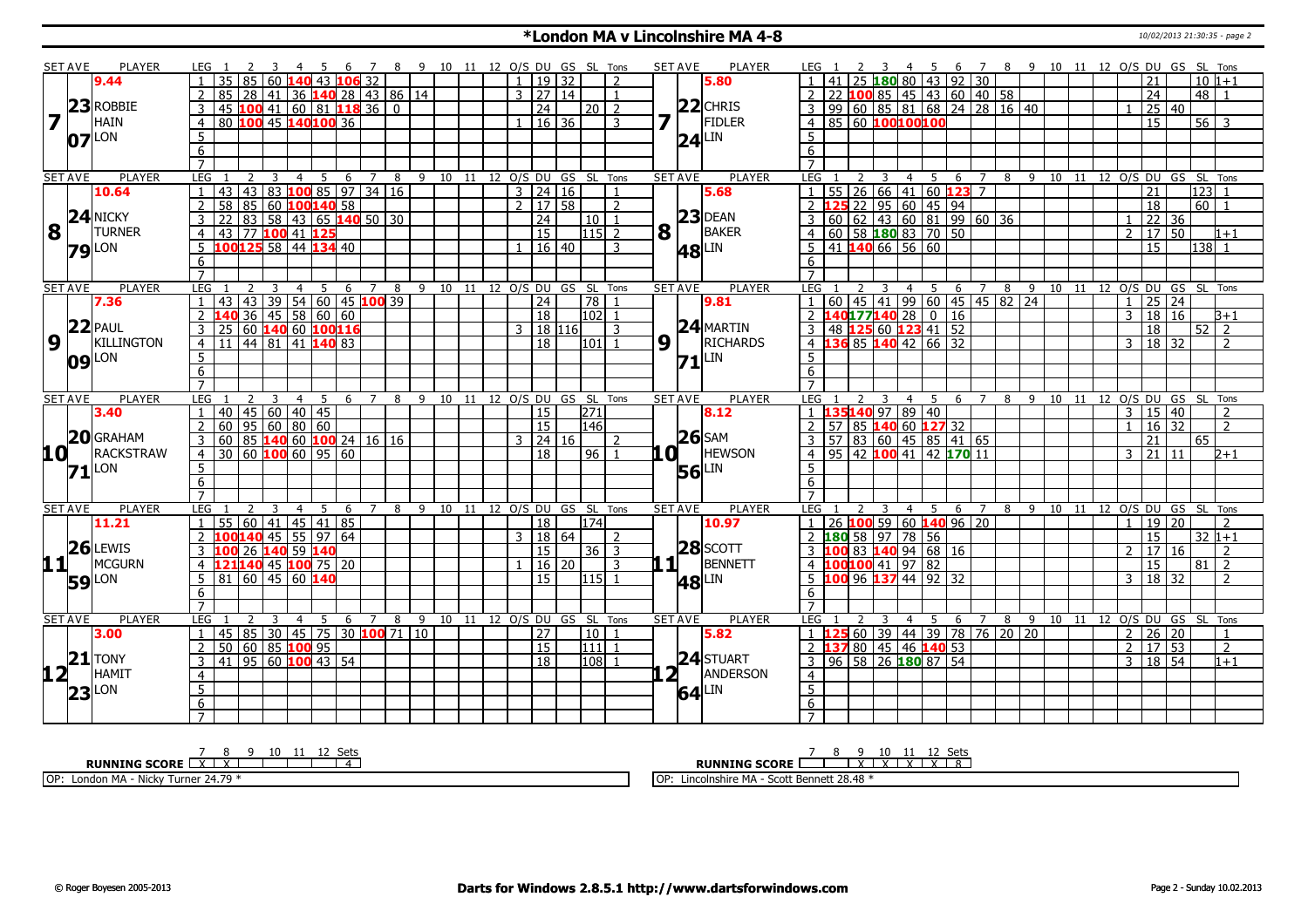### **London MA**

# **Lincolnshire MA**

| <b>PLAYER</b>            |  | <b>IW/LIWONILOST</b> | <b>AVE</b> | <b>TAVE</b> | <b>POINTS DARTS TONS TON+1180</b> |                 |    |  | <b>TONS</b> | <b>PLAYER</b>          |    | W/L WON LOST | <b>AVE</b> |       | TAVE POINTS DARTS TONS TON+ 180 |     |    |    | <b>TONS</b> |
|--------------------------|--|----------------------|------------|-------------|-----------------------------------|-----------------|----|--|-------------|------------------------|----|--------------|------------|-------|---------------------------------|-----|----|----|-------------|
| <b>George Killington</b> |  |                      | 24.46      | 9.28        | 2275                              | 93              |    |  | $8 + 0$     | Adam Ward              |    |              | 24.7       | 12.39 | 2447                            | 99  |    |    | $10 + 1$    |
| Richard Angelo           |  |                      | 20.36      | 5.39        | 1731                              | 85              |    |  | $5 + 0$     | <b>Steve Hamill</b>    |    |              | 23.36      | 6.30  | 1986                            | 85  |    |    | $5 + 0$     |
| <b>Chris Stevens</b>     |  |                      | 24.08      | 3.42        | 1156                              | 48              |    |  | $3 + 0$     | <b>Gary Blades</b>     |    |              | 27.83      | 8.07  | 1503                            | 54  |    |    | $6 + 1$     |
| <b>Steve Woodside</b>    |  |                      | 22.38      | 3.25        | 2104                              | 94              |    |  | $3 + C$     | <b>Simon Stainton</b>  |    |              | 24.66      | 8.21  | 2293                            | 93  |    |    | 7+0         |
| <b>Paul Amos</b>         |  |                      | 23.63      | 8.57        | 1843                              | 78              |    |  | $8 + C$     | <b>Mark Blackwell</b>  |    |              | 24.64      | 9.93  | 1897                            | 77  | 8  |    | $9 + 0$     |
| Lee Clifford             |  |                      | 22.97      | 10.30       | 2412                              | 105             |    |  | $9 + C$     | <b>Rob Hewson</b>      |    |              | 23.54      | 9.39  | 2354                            | 100 |    |    | $8 + 0$     |
| <b>Robbie Hain</b>       |  |                      | 23.07      | 9.44        | 1984                              | 86              |    |  | $8 + C$     | <b>Chris Fidler</b>    |    |              | 22.24      | 5.80  | 1890                            | 85  |    |    | $5 + 1$     |
| <b>Nicky Turner</b>      |  |                      | 24.79      | 10.64       | 2380 l                            | 96              |    |  | $9 + 6$     | Dean Baker             |    |              | 23.48      | 5.68  | 2184                            | 93  |    |    | $4 + 1$     |
| paul killington          |  |                      | 22.09      | 7.36        | 1723                              | 78              |    |  | $6 + C$     | Martin Richards        |    |              | 24.7       | 11.58 | 1952                            | 79  |    |    | 7+1         |
| <b>Graham Rackstraw</b>  |  |                      | 20.71      | 3.40        | 1491                              | 72 <sub>1</sub> |    |  | $3+0$       | <b>Sam Hewson</b>      |    |              | 26.56      | 8.12  | 1939                            | 73  |    |    | $6 + 1$     |
| Lewis McGurn             |  |                      | 26.59      | .1.21       | 2180                              | 82              |    |  | $9 + 6$     | <b>Scott Bennett</b>   |    |              | 28.48      | 10.97 | 2392                            | 84  |    |    | $9 + 1$     |
| Tony Hamit               |  |                      | 21.23      | 3.00        | 1274                              | 60              |    |  | $3+0$       | <b>Stuart Anderson</b> |    |              | 24.64      | 5.82  | 1503                            | 61  |    |    | $4 + 1$     |
| <b>TOTALS</b>            |  | 30                   | 23.08      |             | 22553                             | 977             | 54 |  | 74+0        | <b>TOTALS</b>          | 30 |              | 24.76      |       | 24340                           | 983 | 50 | 24 | $80 + 8$    |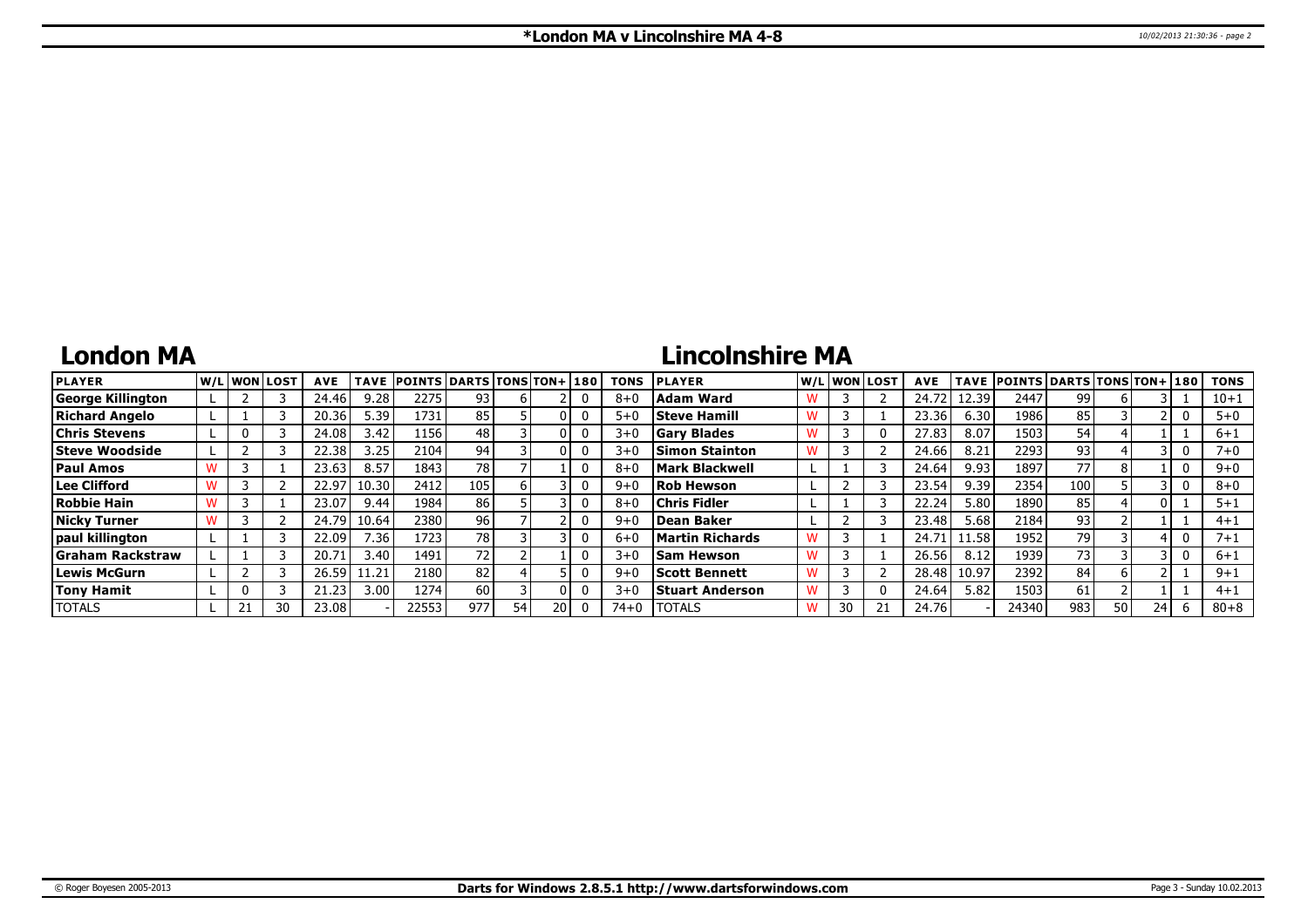### **London WA v Lincolnshire WA 4-2** 10/02/2013 21:28:51 - page 1

|                         | SET AVE        | <b>PLAYER</b>       | LEG 1                            |                                                 |                                 |                                                |     |    |   |                  |                |                |  |                | 3  4  5  6  7  8  9  10  11  12  O/S  DU  GS  SL  Tons |                     |                                |                |   | <b>SET AVE</b> | PLAYER              | LEG 1                                                                                                        |                                           |    |                |                |     |                                                 |                |                    |      |                                                                             |    |                 |                         |                |                          | 3  4  5  6  7  8  9  10  11  12  O/S  DU  GS  SL  Tons |                |
|-------------------------|----------------|---------------------|----------------------------------|-------------------------------------------------|---------------------------------|------------------------------------------------|-----|----|---|------------------|----------------|----------------|--|----------------|--------------------------------------------------------|---------------------|--------------------------------|----------------|---|----------------|---------------------|--------------------------------------------------------------------------------------------------------------|-------------------------------------------|----|----------------|----------------|-----|-------------------------------------------------|----------------|--------------------|------|-----------------------------------------------------------------------------|----|-----------------|-------------------------|----------------|--------------------------|--------------------------------------------------------|----------------|
|                         |                | 4.36                |                                  |                                                 | 59                              | 81   60   <mark>136</mark>   43   38   30   10 |     |    |   |                  |                |                |  |                | $1 \ 25 \ 10$                                          |                     |                                |                |   |                | 6.26                |                                                                                                              |                                           |    |                |                |     | 45 100 81 180 34                                | $\Omega$       |                    |      |                                                                             |    |                 |                         |                | 27                       | $20\overline{2+1}$                                     |                |
|                         |                |                     |                                  | 10060606058605443232                            |                                 |                                                |     |    |   |                  |                |                |  | $\overline{2}$ | $\sqrt{29}$ 2                                          |                     |                                |                |   |                |                     |                                                                                                              |                                           |    |                |                |     | 81   26   45   41   45 <mark>100</mark> 45   99 |                |                    |      |                                                                             |    |                 |                         |                | 27                       | 8                                                      |                |
|                         |                | $19$ CASEY          | 3                                | 100100 60 95 40 26 76                           |                                 |                                                |     |    |   |                  | $\overline{4}$ |                |  |                | $2$   23   4                                           |                     |                                | $\mathcal{L}$  |   |                | $18$ TAMMY          | $\overline{3}$                                                                                               | 60 125121 60 41 54 30 6                   |    |                |                |     |                                                 |                |                    |      |                                                                             |    |                 |                         |                | 24                       | $\overline{4}$                                         | $\overline{2}$ |
| $\mathbf{1}$            |                | GALLAGHER           | $\overline{4}$                   |                                                 |                                 |                                                |     |    |   |                  |                |                |  |                |                                                        |                     |                                |                |   |                | MONTGOMERY          | $\overline{4}$                                                                                               |                                           |    |                |                |     |                                                 |                |                    |      |                                                                             |    |                 |                         |                |                          |                                                        |                |
|                         |                |                     |                                  |                                                 |                                 |                                                |     |    |   |                  |                |                |  |                |                                                        |                     |                                |                |   |                |                     | $\overline{5}$                                                                                               |                                           |    |                |                |     |                                                 |                |                    |      |                                                                             |    |                 |                         |                |                          |                                                        |                |
|                         |                | $52$ <sup>LON</sup> | $\overline{5}$                   |                                                 |                                 |                                                |     |    |   |                  |                |                |  |                |                                                        |                     |                                |                |   |                | $86$ LIN            |                                                                                                              |                                           |    |                |                |     |                                                 |                |                    |      |                                                                             |    |                 |                         |                |                          |                                                        |                |
|                         |                |                     | 6                                |                                                 |                                 |                                                |     |    |   |                  |                |                |  |                |                                                        |                     |                                |                |   |                |                     | 6                                                                                                            |                                           |    |                |                |     |                                                 |                |                    |      |                                                                             |    |                 |                         |                |                          |                                                        |                |
|                         |                |                     | $\overline{7}$                   |                                                 |                                 |                                                |     |    |   |                  |                |                |  |                |                                                        |                     |                                |                |   |                |                     | $\overline{7}$                                                                                               |                                           |    |                |                |     |                                                 |                |                    |      |                                                                             |    |                 |                         |                |                          |                                                        |                |
|                         | <b>SET AVE</b> | <b>PLAYER</b>       | <b>LEG</b>                       |                                                 | $\overline{2}$<br>3             | $\overline{4}$                                 |     | 5  |   | $\overline{6}$ 7 | 8 <sup>8</sup> |                |  |                |                                                        |                     | 9 10 11 12 O/S DU GS SL Tons   |                |   | <b>SET AVE</b> | <b>PLAYER</b>       | <b>LEG</b>                                                                                                   |                                           |    | 3              | $\overline{4}$ |     | $5\quad 6\quad 7$                               |                |                    |      | 8 9 10 11 12 0/S DU GS SL Tons                                              |    |                 |                         |                |                          |                                                        |                |
|                         |                | 7.41                | 1                                | 42                                              | 40 41 100 140 60 38 35          |                                                |     |    |   |                  |                |                |  |                | $\overline{24}$                                        |                     | 5                              | $\overline{2}$ |   |                | 5.00                | 1   55   22   60   45   81   <mark>100</mark> 60   78<br>  2   55   36   45   36   <b>100  100</b>   81   48 |                                           |    |                |                |     |                                                 |                |                    |      |                                                                             |    |                 |                         |                | $3 \mid 24 \mid 78$      |                                                        |                |
|                         |                |                     | $\overline{2}$                   | 43                                              | 60 140 43 81 58 65              |                                                |     |    |   |                  |                |                |  |                | $\overline{21}$                                        |                     | $\boxed{11}$ $\boxed{1}$       |                |   |                |                     |                                                                                                              |                                           |    |                |                |     |                                                 |                |                    |      |                                                                             |    |                 |                         |                | 3   24   48              |                                                        | $\overline{2}$ |
|                         |                | $22$ <b>KERRY</b>   | 3                                | $121$ 25 60 40 140 75 40                        |                                 |                                                |     |    |   |                  |                |                |  |                | 20 40                                                  |                     |                                | 2              |   |                | $20$ DAWN           |                                                                                                              |                                           |    |                |                |     |                                                 |                |                    |      |                                                                             |    |                 |                         |                | $\overline{18}$          | 203                                                    |                |
| $\overline{\mathbf{2}}$ | $\mathbf{T}$   | <b>SIMMONS</b>      |                                  | $60$ 85 <b>100</b> 30 26 40                     |                                 |                                                |     |    |   |                  |                |                |  |                | $\overline{18}$                                        |                     | 160 1                          |                |   | $\mathbf{L}$   | WRIGHT              |                                                                                                              |                                           |    |                |                |     |                                                 |                |                    |      |                                                                             |    |                 |                         |                | 3   21   84              |                                                        | $\overline{2}$ |
|                         |                | $02$ <sup>LON</sup> | 5                                |                                                 |                                 |                                                |     |    |   |                  |                |                |  |                |                                                        |                     |                                |                |   |                | $70$ <sup>LIN</sup> | $5\overline{)}$                                                                                              |                                           |    |                |                |     |                                                 |                |                    |      |                                                                             |    |                 |                         |                |                          |                                                        |                |
|                         |                |                     | $6\overline{6}$                  |                                                 |                                 |                                                |     |    |   |                  |                |                |  |                |                                                        |                     |                                |                |   |                |                     | 6                                                                                                            |                                           |    |                |                |     |                                                 |                |                    |      |                                                                             |    |                 |                         |                |                          |                                                        |                |
|                         |                |                     | $\overline{7}$                   |                                                 |                                 |                                                |     |    |   |                  |                |                |  |                |                                                        |                     |                                |                |   |                |                     | $\overline{7}$                                                                                               |                                           |    |                |                |     |                                                 |                |                    |      |                                                                             |    |                 |                         |                |                          |                                                        |                |
|                         | <b>SET AVE</b> | <b>PLAYER</b>       | LEG                              |                                                 |                                 | $\overline{4}$                                 |     | 5  | 6 | $\overline{7}$   | 8              |                |  |                |                                                        |                     | 9 10 11 12 O/S DU GS SL Tons   |                |   | <b>SET AVE</b> | <b>PLAYER</b>       | LEG                                                                                                          |                                           |    | 3              | $\overline{4}$ |     | $5\overline{6}$                                 | $\overline{7}$ | 8                  | 9    | 10                                                                          |    |                 | 11 12 0/S DU GS SL Tons |                |                          |                                                        |                |
|                         |                | 3.80                |                                  | 85                                              | 25                              | 24 25 41 41 28 40 100                          |     |    |   |                  |                |                |  |                | 27                                                     |                     | 92                             |                |   |                | 4.21                | $\mathbf{1}$                                                                                                 | 41                                        |    |                |                |     |                                                 |                |                    |      | 28 60 60 <b>100</b> 55 36 57 32 32<br><b>2</b> 40 83 <b>100</b> 36 60 55 27 |    |                 |                         |                | $3 \vert 30 \vert 32$    |                                                        |                |
|                         |                |                     | 2                                | 43 140 83 85 28 56 26 20                        |                                 |                                                |     |    |   |                  |                |                |  |                | $\sqrt{24}$                                            |                     | $\boxed{20}$                   | $\overline{1}$ |   |                |                     | 2 100                                                                                                        |                                           |    |                |                |     |                                                 |                |                    |      |                                                                             |    |                 |                         |                | $3 \mid 24 \mid 27$      |                                                        | $\overline{2}$ |
|                         |                | <b>18</b> GED       | 3                                | $60$ 60 <b>140</b> 81 80 40 0 30                |                                 |                                                |     |    |   |                  |                |                |  |                | $\sqrt{24}$                                            |                     | 10   1                         |                |   |                | $19$ PAULA          | $3 \quad 121 \quad 81 \quad 60 \quad 60 \quad 30 \quad 41 \quad 76 \quad 16 \quad 16$                        |                                           |    |                |                |     |                                                 |                |                    |      |                                                                             |    |                 |                         | 1 <sup>1</sup> | 25 16                    |                                                        | $\mathbf{1}$   |
| 3                       |                | <b>CARNEY</b>       |                                  |                                                 |                                 |                                                |     |    |   |                  |                |                |  |                |                                                        |                     |                                |                | 3 |                | JACKLIN             |                                                                                                              |                                           |    |                |                |     |                                                 |                |                    |      |                                                                             |    |                 |                         |                |                          |                                                        |                |
|                         |                |                     | $\overline{4}$<br>$\overline{5}$ |                                                 |                                 |                                                |     |    |   |                  |                |                |  |                |                                                        |                     |                                |                |   |                |                     | $\overline{4}$<br>$\overline{5}$                                                                             |                                           |    |                |                |     |                                                 |                |                    |      |                                                                             |    |                 |                         |                |                          |                                                        |                |
|                         |                | $41$ <sup>LON</sup> |                                  |                                                 |                                 |                                                |     |    |   |                  |                |                |  |                |                                                        |                     |                                |                |   |                | $ 03 $ LIN          |                                                                                                              |                                           |    |                |                |     |                                                 |                |                    |      |                                                                             |    |                 |                         |                |                          |                                                        |                |
|                         |                |                     | 6                                |                                                 |                                 |                                                |     |    |   |                  |                |                |  |                |                                                        |                     |                                |                |   |                |                     | 6                                                                                                            |                                           |    |                |                |     |                                                 |                |                    |      |                                                                             |    |                 |                         |                |                          |                                                        |                |
|                         |                |                     | $\overline{7}$                   |                                                 |                                 |                                                |     |    |   |                  |                |                |  |                |                                                        |                     |                                |                |   |                | <b>PLAYER</b>       |                                                                                                              |                                           |    |                |                |     |                                                 | 6 7            |                    |      | 8 9 10 11 12 0/S DU GS SL Tons                                              |    |                 |                         |                |                          |                                                        |                |
|                         |                |                     |                                  |                                                 |                                 |                                                |     |    |   |                  |                |                |  |                |                                                        |                     |                                |                |   | <b>SET AVE</b> |                     | LEG                                                                                                          |                                           |    | $\overline{3}$ |                | 4 5 |                                                 |                |                    |      |                                                                             |    |                 |                         |                |                          |                                                        |                |
|                         | <b>SET AVE</b> | PLAYER              | LEG                              |                                                 |                                 |                                                | 4 5 |    |   | 6 7              |                |                |  |                |                                                        |                     | 8 9 10 11 12 0/S DU GS SL Tons |                |   |                |                     |                                                                                                              |                                           |    |                |                |     |                                                 |                |                    |      |                                                                             |    |                 |                         |                |                          |                                                        |                |
|                         |                | 5.75                |                                  | $10081$ $13585$ $142$ 58                        |                                 |                                                |     |    |   |                  |                |                |  |                | 3   18   58                                            |                     |                                | $\mathcal{L}$  |   |                | 4.07                |                                                                                                              | 45   45   41   100 41                     |    |                |                |     |                                                 |                |                    |      |                                                                             |    |                 |                         |                | 15                       | 229                                                    |                |
|                         |                |                     | $\overline{2}$                   | 60 $\frac{100}{41}$ 66 $\frac{140}{55}$ 7 32    |                                 |                                                |     |    |   |                  |                |                |  |                | 22 32                                                  |                     |                                | $\mathcal{P}$  |   |                |                     | $\overline{2}$                                                                                               | 41   43   83   59   60   95   66   15     |    |                |                |     |                                                 |                |                    |      |                                                                             |    |                 |                         |                | 24                       | 39                                                     |                |
|                         |                | $24$ HAYLEY         | 3                                | $100$ 83 85 60 99 60 0 14                       |                                 |                                                |     |    |   |                  |                |                |  |                | $\sqrt{22}$ 14                                         |                     |                                |                |   |                | $20$ ANN            | $\overline{3}$                                                                                               | 17 133 57 174 60 40                       |    |                |                |     |                                                 | $\overline{0}$ |                    |      |                                                                             |    |                 |                         |                | 21                       | $1202+1$                                               |                |
|                         | 4 <sup>1</sup> | PLUME               | $\overline{4}$                   |                                                 |                                 |                                                |     |    |   |                  |                |                |  |                |                                                        |                     |                                |                |   | $4$            | <b>CHILTON</b>      | $\overline{4}$                                                                                               |                                           |    |                |                |     |                                                 |                |                    |      |                                                                             |    |                 |                         |                |                          |                                                        |                |
|                         |                |                     | $\overline{5}$                   |                                                 |                                 |                                                |     |    |   |                  |                |                |  |                |                                                        |                     |                                |                |   |                |                     | $\overline{5}$                                                                                               |                                           |    |                |                |     |                                                 |                |                    |      |                                                                             |    |                 |                         |                |                          |                                                        |                |
|                         |                | $24$ <sup>LON</sup> | 6                                |                                                 |                                 |                                                |     |    |   |                  |                |                |  |                |                                                        |                     |                                |                |   |                | $25$ <sup>LIN</sup> | $6\overline{6}$                                                                                              |                                           |    |                |                |     |                                                 |                |                    |      |                                                                             |    |                 |                         |                |                          |                                                        |                |
|                         |                |                     | $\overline{7}$                   |                                                 |                                 |                                                |     |    |   |                  |                |                |  |                |                                                        |                     |                                |                |   |                |                     | $\overline{7}$                                                                                               |                                           |    |                |                |     |                                                 |                |                    |      |                                                                             |    |                 |                         |                |                          |                                                        |                |
|                         | <b>SET AVE</b> | PLAYER              | LEG                              |                                                 |                                 | $\overline{4}$                                 |     | -5 | 6 | $\overline{7}$   | 8              |                |  |                |                                                        |                     | 9 10 11 12 O/S DU GS SL Tons   |                |   | <b>SET AVE</b> | PLAYER              | LEG                                                                                                          |                                           |    |                | $\overline{4}$ | - 5 | 6                                               | $\overline{7}$ | 8                  | $-9$ | 10 11 12 O/S DU GS SL Tons                                                  |    |                 |                         |                |                          |                                                        |                |
|                         |                | 9.00                |                                  | 73                                              | 45                              | 41 60 40 43 87 26 40 21 0                      |     |    |   |                  |                |                |  |                | $\overline{33}$                                        |                     | $\overline{25}$                |                |   |                | 3.00                | $\overline{1}$                                                                                               | 60                                        |    |                |                |     |                                                 |                |                    |      |                                                                             | 52 | $\overline{20}$ |                         | 1 <sup>1</sup> | $34 \mid 20$             |                                                        |                |
|                         |                |                     |                                  |                                                 |                                 | 30 $140$ 51   0   10                           |     |    |   |                  | $\Omega$       |                |  |                | $\overline{24}$                                        |                     | $10$ 3                         |                |   |                |                     | 2                                                                                                            | 55                                        | 81 |                |                |     | 100 81 75 24                                    |                | $29 \overline{56}$ |      | 43   15   26   24   45   60   40   55   61                                  |    |                 |                         |                | $2 \mid 23 \mid 56$      |                                                        |                |
|                         |                | 20 LEANNE           | 3                                | 85                                              |                                 |                                                |     |    |   |                  |                |                |  |                |                                                        |                     |                                | 3              |   |                | 17 SHELLEY          |                                                                                                              |                                           |    |                |                |     |                                                 |                |                    |      |                                                                             |    |                 |                         |                | 18                       | $\begin{vmatrix} 164 & 1 \end{vmatrix}$                |                |
|                         | $\mathbf{L}$   | <b>TOPPER</b>       |                                  | 80                                              | 100 45 100 100 71               |                                                |     |    |   |                  |                |                |  | $\overline{3}$ | 3   18   71                                            |                     |                                |                |   |                |                     | $3 60 41$ 100 61 45 30                                                                                       |                                           |    |                |                |     |                                                 |                |                    |      |                                                                             |    |                 |                         |                |                          |                                                        |                |
| 5                       |                |                     |                                  |                                                 | 85 60 60 83 39 94               |                                                |     |    |   |                  |                |                |  |                | 21 94                                                  |                     |                                |                |   | $5^{\text{m}}$ | <b>BONTOFT-GASH</b> | $4$ <b>100</b> 41 60 26 47 60                                                                                |                                           |    |                |                |     |                                                 |                |                    |      |                                                                             |    |                 |                         |                | 18                       | 167                                                    |                |
|                         |                | 41 <sup>LON</sup>   | 5                                |                                                 | 26 60 <b>100</b> 46 59 11 59 40 |                                                |     |    |   |                  |                |                |  |                | $1$ 25 40                                              |                     |                                | $\mathcal{P}$  |   |                | 42LIN               |                                                                                                              | $\overline{5}$ 40 81 81 26 55 43 30 36 26 |    |                |                |     |                                                 |                |                    |      |                                                                             |    |                 |                         |                | $\overline{27}$          | $\overline{83}$                                        |                |
|                         |                |                     | 6                                |                                                 |                                 |                                                |     |    |   |                  |                |                |  |                |                                                        |                     |                                |                |   |                |                     | 6                                                                                                            |                                           |    |                |                |     |                                                 |                |                    |      |                                                                             |    |                 |                         |                |                          |                                                        |                |
|                         |                |                     | $\overline{7}$                   |                                                 |                                 |                                                |     |    |   |                  |                |                |  |                |                                                        |                     |                                |                |   |                |                     | $\overline{7}$                                                                                               |                                           |    |                |                |     |                                                 |                |                    |      |                                                                             |    |                 |                         |                |                          |                                                        |                |
|                         | <b>SET AVE</b> | PLAYER              | LEG                              |                                                 |                                 |                                                |     | -5 | 6 | $\overline{7}$   | 8              |                |  |                |                                                        |                     | 9 10 11 12 0/S DU GS SL Tons   |                |   | <b>SET AVE</b> | <b>PLAYER</b>       | LEG <sub>1</sub>                                                                                             |                                           |    |                | 4              | -5  | 6                                               | 7              |                    | 8 9  | 10 11 12 0/S DU GS SL Tons                                                  |    |                 |                         |                |                          |                                                        |                |
|                         |                | 3.25                | $\mathbf{1}$                     | 15                                              | 70                              | 36 45 81 55 40 85 74                           |     |    |   |                  |                |                |  |                | 2   26   74                                            |                     |                                |                |   |                | 4.40                | -1                                                                                                           | 45                                        |    |                |                |     | 45   60   60   45 <b>100</b> 60   32            |                |                    |      |                                                                             |    |                 |                         |                | 24                       | 54                                                     |                |
|                         |                |                     |                                  | 2 125100 38 85 36 77 30                         |                                 |                                                |     |    |   |                  |                | $\boxed{0}$ 10 |  |                | $1$ 25 10                                              |                     |                                | $\mathcal{P}$  |   |                |                     | $\overline{2}$                                                                                               | 41                                        |    |                |                |     | 60 30 30 15 45 26 58 81                         |                |                    |      |                                                                             |    |                 |                         |                | $\overline{27}$          | $\sqrt{115}$                                           |                |
|                         |                | $17$ KELLY          | 3                                | 43 40 22 45 30 81 45 45 60 30 50                |                                 |                                                |     |    |   |                  |                |                |  |                | $ 33\rangle$                                           |                     | $ 10\rangle$                   |                |   |                | $17$ DAWN           |                                                                                                              |                                           |    |                |                |     |                                                 |                |                    |      | $3   13   60   60   60   85   100   57   34   0   0   32$                   |    |                 |                         |                | $1 \mid 31 \mid 32 \mid$ |                                                        |                |
| 6                       |                | <b>BOBBY</b>        | $\overline{4}$                   | $\overline{24}$                                 | $81 \mid 41$ 100 60 30 55       |                                                |     |    |   |                  |                |                |  |                | $\overline{21}$                                        |                     | $110$ 1                        |                |   | 6 1            | ARMSTRONG           | $\overline{4}$                                                                                               | $\overline{22}$                           |    |                |                |     | 60 60 45 76 140 45 53                           |                |                    |      |                                                                             |    |                 |                         |                | 3   24   53              |                                                        | $\overline{1}$ |
|                         |                |                     | 5                                | 81   81   60   36   30   60   21   54   38   40 |                                 |                                                |     |    |   |                  |                |                |  |                |                                                        | $2 \mid 29 \mid 40$ |                                |                |   |                |                     |                                                                                                              | 5 100 60 45 45 41 45 60 66 28             |    |                |                |     |                                                 |                |                    |      |                                                                             |    |                 |                         |                | $\overline{27}$          | $111$ $1$                                              |                |
|                         |                | <b>80</b> LON       | 6                                |                                                 |                                 |                                                |     |    |   |                  |                |                |  |                |                                                        |                     |                                |                |   |                | <b>48</b> LIN       | 6                                                                                                            |                                           |    |                |                |     |                                                 |                |                    |      |                                                                             |    |                 |                         |                |                          |                                                        |                |

| sets                                                                                                               | ುಲು                                                                                        |
|--------------------------------------------------------------------------------------------------------------------|--------------------------------------------------------------------------------------------|
| <b>SCORE</b><br><b>RUNNING</b>                                                                                     | <b>RUNNING SCORE</b>                                                                       |
| 24.24<br>OP:<br>۱۸/Δ<br>London<br>، د سا<br><b>Dlum</b><br>$^{\prime}$<br>$^{\prime}$<br><b>H</b> dy<br><b>VVH</b> | $\sim$ $\sim$ $\sim$<br>Wriah<br>uncolnshire W^<br>$\cap$<br>Dawr<br>. 20.70<br>ᆡ Ⅲ ㄷ<br>. |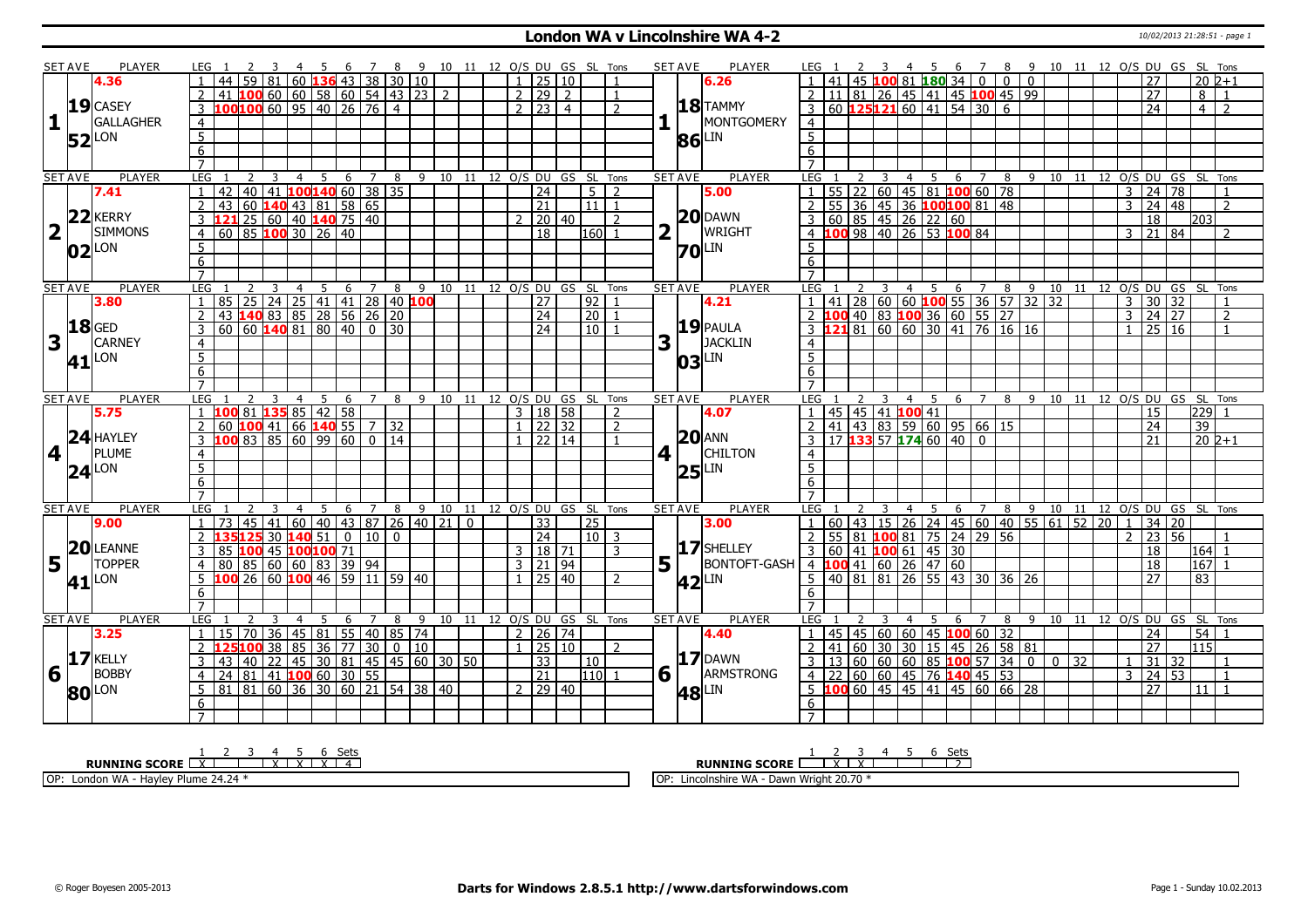### **London WA**

# **Lincolnshire WA**

| <b>PLAYER</b>          |  | W/Liwonilost | <b>AVE</b> |       | TAVE  POINTS DARTS TONS TON+ 180 |     |  |   |          | <b>TONS IPLAYER</b>          | W/Liwonilost | <b>AVE</b> |        | <b>TAVE POINTS DARTS TONS TON+ 180 TONS</b> |       |    |          |          |
|------------------------|--|--------------|------------|-------|----------------------------------|-----|--|---|----------|------------------------------|--------------|------------|--------|---------------------------------------------|-------|----|----------|----------|
| <b>Casey Gallagher</b> |  |              | 19.52      | 4.36. | 1503'                            |     |  | 0 | $4 + 0$  | <b>Tammy Montgomery</b>      |              | 18.86      | 6.261  | 147:                                        | 78 I  |    |          | 5+       |
| Kerrv Simmons          |  |              | 22.02      | 41. ا | 1828                             | 83  |  |   | $6 + 0$  | Dawn Wright                  |              | 20.70      | 5.00   | 1801                                        | 87    |    | $\Omega$ | $5+0$    |
| <b>Ged Carney</b>      |  |              | 18.4.      | 3.801 | 1381                             |     |  |   | $3+0$    | <b>Paula Jacklin</b>         |              | 19.03      | .21    | 1503                                        |       |    |          | $4 + 0$  |
| <b>Hayley Plume</b>    |  |              | 24.24      | . 75' | 1503                             |     |  |   | $5+0$    | Ann Chilton                  |              |            | 4.07   | 1215                                        | 60 I  |    |          | $+5$     |
| Leanne Topper          |  |              | 20.4       | 9.001 | 2470 l                           | 121 |  |   | 8+0      | <b>Shelley Bontoft-Gashl</b> |              | 17.42      | ا 00.د | 2091                                        | 120 I |    |          | $3+0$    |
| <b>Kelly Bobby</b>     |  |              | 7.80.      | 3.25  | 2385                             | 134 |  | 0 | $3+0$    | Dawn Armstrong               |              | 17.48      | ⊹40.   | 2325                                        | 1331  |    |          | $4 + 0$  |
| <b>TOTALS</b>          |  | 10           | 20.05      |       | 11070                            | 552 |  | 0 | $29 + 0$ | <b>'TOTALS</b>               | 10           | 18.68      |        | 10406                                       | 557   | 21 |          | $24 + 2$ |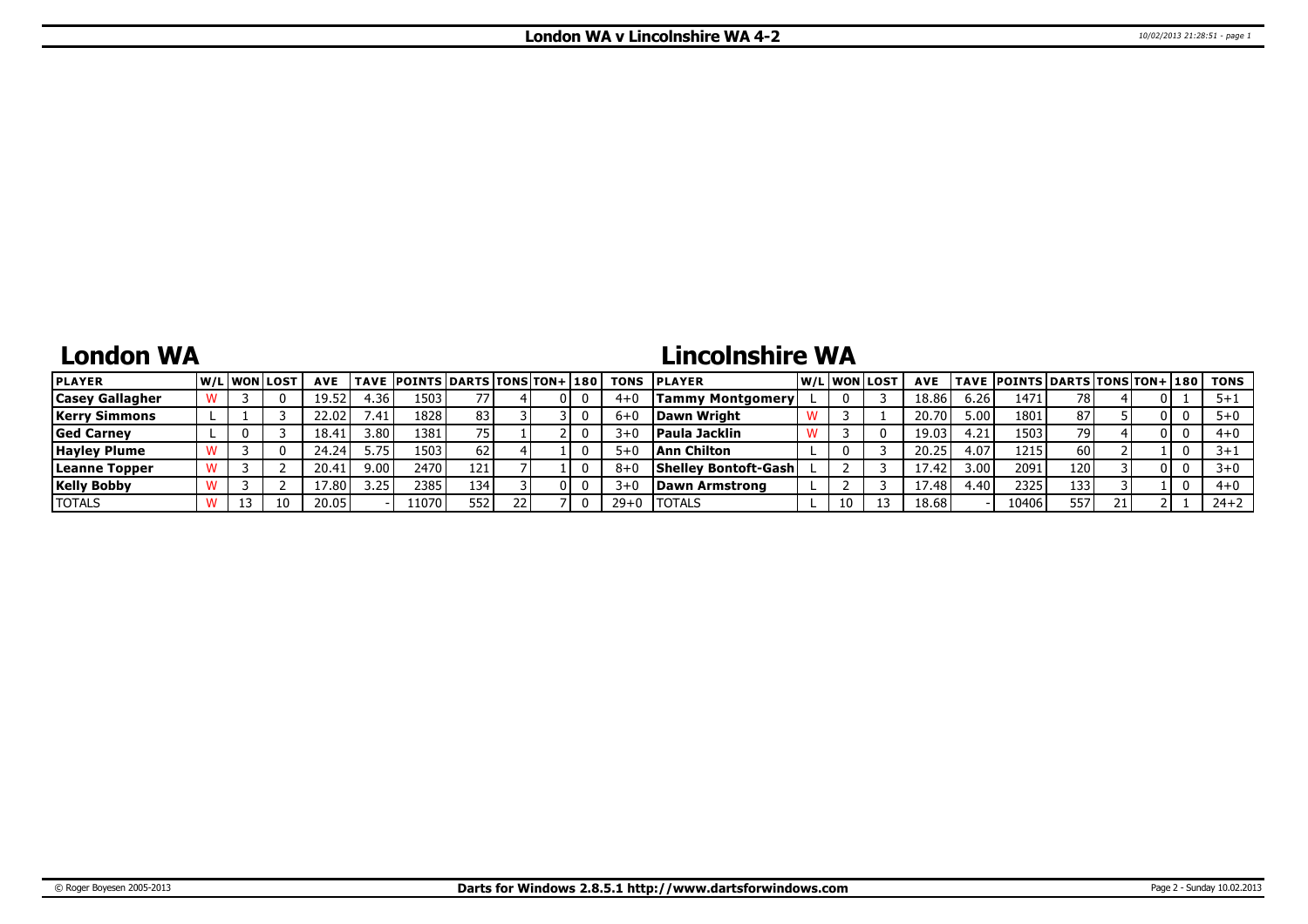### **London MB v Lincolnshire MB 7-5** 10/02/2013 21:28:15 - page 1

|                         | <b>SET AVE</b> | PLAYER              | LEG 1               |                          |                |                                 |                |                |                |                |             |     |  |                |                     |              |                 | 10 11 12 O/S DU GS SL Tons         |   | <b>SET AVE</b>       | PLAYER                                                                                                                                                           |                     |                                           |                         |   |                |     | - 6       | $\overline{7}$                                               |                                                  |              | 8 9 10 11 12 O/S DU GS SL Tons       |  |                |                 |               |    |                            |                |
|-------------------------|----------------|---------------------|---------------------|--------------------------|----------------|---------------------------------|----------------|----------------|----------------|----------------|-------------|-----|--|----------------|---------------------|--------------|-----------------|------------------------------------|---|----------------------|------------------------------------------------------------------------------------------------------------------------------------------------------------------|---------------------|-------------------------------------------|-------------------------|---|----------------|-----|-----------|--------------------------------------------------------------|--------------------------------------------------|--------------|--------------------------------------|--|----------------|-----------------|---------------|----|----------------------------|----------------|
|                         |                | 10.30               |                     |                          |                |                                 | 81             |                | $110$ 25       |                |             |     |  | $\overline{3}$ |                     | $18$   25    |                 | 3                                  |   |                      | 7.20                                                                                                                                                             |                     | $1 \vert 100 \vert 60 \vert 45 \vert$     |                         |   |                |     | 21 140 49 |                                                              |                                                  |              |                                      |  |                | 18              |               |    | 86                         |                |
|                         |                |                     |                     |                          | 100            | 42 59 100 60 20 20              |                |                |                |                |             |     |  |                | $2 \mid 23 \mid 20$ |              |                 | 3                                  |   |                      |                                                                                                                                                                  |                     |                                           |                         |   |                |     |           | 2   60   45   45   60   59   58   60                         |                                                  |              |                                      |  |                | 21              |               |    | 1114                       |                |
|                         |                | $24$ LEE            | 3                   | 44<br>60                 |                | 96 180 96                       |                |                | $\overline{0}$ |                |             |     |  |                | $\overline{18}$     |              |                 | 25 1+1                             |   |                      | $21$ LLOYD                                                                                                                                                       |                     |                                           |                         |   |                |     |           | 3   59   60   140   140   65   5   32                        |                                                  |              |                                      |  | 3              | $\overline{21}$ | 32            |    |                            | $\mathcal{L}$  |
| $\mathbf{1}$            |                | <b>COCKS</b>        | $\overline{4}$      | 60 39 140 70 100 52      |                |                                 |                |                |                |                | $0 \mid 40$ |     |  |                | $1$   22   40       |              |                 | $\overline{2}$                     |   | $\mathbf{L}$         | PENNELL                                                                                                                                                          |                     |                                           |                         |   |                |     |           | $4 \mid 41 \mid 100 \mid 55 \mid 60 \mid 100 \mid 95 \mid 0$ |                                                  |              |                                      |  |                | 21              |               |    | $50$   2                   |                |
|                         |                | LON                 | 5                   |                          |                |                                 |                |                |                |                |             |     |  |                |                     |              |                 |                                    |   |                      | LIN                                                                                                                                                              | $\overline{5}$      |                                           |                         |   |                |     |           |                                                              |                                                  |              |                                      |  |                |                 |               |    |                            |                |
|                         | 43             |                     | 6                   |                          |                |                                 |                |                |                |                |             |     |  |                |                     |              |                 |                                    |   | 65                   |                                                                                                                                                                  | 6                   |                                           |                         |   |                |     |           |                                                              |                                                  |              |                                      |  |                |                 |               |    |                            |                |
|                         |                |                     | $\overline{7}$      |                          |                |                                 |                |                |                |                |             |     |  |                |                     |              |                 |                                    |   |                      |                                                                                                                                                                  | $\overline{7}$      |                                           |                         |   |                |     |           |                                                              |                                                  |              |                                      |  |                |                 |               |    |                            |                |
|                         | <b>SET AVE</b> | <b>PLAYER</b>       | <b>LEG</b>          |                          | 2              | 3                               | $\overline{4}$ | $\overline{5}$ |                |                |             |     |  |                |                     |              |                 | 6 7 8 9 10 11 12 O/S DU GS SL Tons |   | <b>SET AVE</b>       | <b>PLAYER</b>                                                                                                                                                    | LEG 1               | $\overline{2}$                            | $\overline{\mathbf{3}}$ |   | $\overline{4}$ |     |           |                                                              |                                                  |              | 5 6 7 8 9 10 11 12 O/S DU GS SL Tons |  |                |                 |               |    |                            |                |
|                         |                | 5.20                |                     | 100 82                   |                | 47   40   80   68   48   0   36 |                |                |                |                |             |     |  | 1              |                     | 25 36        |                 | $\overline{1}$                     |   |                      | 9.93                                                                                                                                                             |                     |                                           |                         |   |                |     |           | $1   60$ 100 100 95 90 16 30 6                               |                                                  |              |                                      |  |                | $\overline{24}$ |               |    | $\overline{4}$             | $\overline{2}$ |
|                         |                |                     |                     |                          |                |                                 |                |                |                |                |             |     |  |                |                     |              |                 |                                    |   |                      |                                                                                                                                                                  |                     |                                           |                         |   |                |     |           |                                                              |                                                  |              |                                      |  |                |                 |               |    |                            |                |
|                         |                | $22$ TOM            | $\overline{2}$      | 60<br>42                 |                | 140 99 60 40                    |                |                |                |                |             |     |  |                | 18                  |              | 60 <sup>1</sup> |                                    |   |                      | $23$ SHANE                                                                                                                                                       |                     |                                           |                         |   |                |     |           | 2   50   60 <b>100</b> 60   55 <b>100</b> 76                 |                                                  |              |                                      |  | 3              | 21              | 76            |    |                            | 2              |
|                         |                |                     | $\overline{3}$      | 30                       |                | 78 59 44 100 78 44              |                |                |                |                |             |     |  |                | 21                  |              | 68              |                                    |   |                      | LOWE                                                                                                                                                             |                     |                                           |                         |   |                |     |           | 3 <b>140</b> 60 60 60 <b>128</b> 33 20                       |                                                  |              |                                      |  | $\mathbf{1}$   |                 | 19 20         |    |                            | $\overline{2}$ |
| $\overline{\mathbf{2}}$ |                | <b>MCGURN</b>       | $\overline{4}$      | 180 84 45 44 45 87       |                |                                 |                |                |                |                |             |     |  |                | $\overline{18}$     |              |                 | $16 1+1$                           | 2 |                      |                                                                                                                                                                  |                     |                                           |                         |   |                |     |           | 4 100100125 83 34 19 40                                      |                                                  |              |                                      |  | $\overline{3}$ |                 | 21   40       |    |                            | 3              |
|                         |                | 68 LON              | $5\overline{)}$     |                          |                |                                 |                |                |                |                |             |     |  |                |                     |              |                 |                                    |   |                      | $53$ <sup>LIN</sup>                                                                                                                                              | 5                   |                                           |                         |   |                |     |           |                                                              |                                                  |              |                                      |  |                |                 |               |    |                            |                |
|                         |                |                     | 6                   |                          |                |                                 |                |                |                |                |             |     |  |                |                     |              |                 |                                    |   |                      |                                                                                                                                                                  | 6                   |                                           |                         |   |                |     |           |                                                              |                                                  |              |                                      |  |                |                 |               |    |                            |                |
|                         |                |                     | $\overline{7}$      |                          |                |                                 |                |                |                |                |             |     |  |                |                     |              |                 |                                    |   |                      |                                                                                                                                                                  | $\overline{7}$      |                                           |                         |   |                |     |           |                                                              |                                                  |              |                                      |  |                |                 |               |    |                            |                |
|                         | <b>SET AVE</b> | <b>PLAYER</b>       | LEG                 |                          | $\overline{2}$ | 3                               | $\overline{4}$ | -5             | 6              | $\overline{7}$ | 8           | 9   |  |                |                     |              |                 | 10 11 12 O/S DU GS SL Tons         |   | <b>SET AVE</b>       | <b>PLAYER</b>                                                                                                                                                    | LEG                 | $\mathcal{P}$                             |                         | 3 |                | 4 5 | - 6       |                                                              | 7 8                                              |              | 9 10                                 |  |                |                 |               |    | 11 12 0/S DU GS SL Tons    |                |
|                         |                | 7.24                | 1                   | $55$ 180 85 42 25        |                |                                 |                |                |                |                |             |     |  |                | 15                  |              |                 | $1141+1$                           |   |                      | 6.83                                                                                                                                                             |                     | 1 78 99 137 99 48 40                      |                         |   |                |     |           |                                                              |                                                  |              |                                      |  | 2              |                 | 17 40         |    |                            | $\overline{1}$ |
|                         |                |                     | $\overline{2}$      | 41                       |                | 25 121 180 122                  |                |                |                |                |             |     |  |                | $\overline{15}$     |              |                 | $12B+1$                            |   |                      |                                                                                                                                                                  |                     | 2 100123 60 100118                        |                         |   |                |     |           |                                                              |                                                  |              |                                      |  | $\overline{3}$ |                 | 15 118        |    |                            | $\overline{4}$ |
|                         | 25             | <b>GENE</b>         | $\overline{3}$      | 58 121 46 45 11 60 81 59 |                |                                 |                |                |                |                |             |     |  |                | $\overline{24}$     |              | $\sqrt{20}$ 1   |                                    |   |                      | $25$ MARTIN                                                                                                                                                      |                     |                                           |                         |   |                |     |           |                                                              | $3 \ 30 \ 60 \ 60 \ 96 \ 40 \ 105 \ 74 \ 0 \ 36$ |              |                                      |  |                |                 | $2 \ 26 \ 36$ |    |                            | $\overline{1}$ |
| 3                       |                | HILL                | $\overline{4}$      |                          |                |                                 |                |                |                |                |             |     |  |                |                     |              |                 |                                    | 3 |                      | <b>RICHARDS</b>                                                                                                                                                  | $\overline{4}$      |                                           |                         |   |                |     |           |                                                              |                                                  |              |                                      |  |                |                 |               |    |                            |                |
|                         | 13             | LON                 | $\overline{5}$      |                          |                |                                 |                |                |                |                |             |     |  |                |                     |              |                 |                                    |   |                      | <b>91</b> LIN                                                                                                                                                    | $\overline{5}$      |                                           |                         |   |                |     |           |                                                              |                                                  |              |                                      |  |                |                 |               |    |                            |                |
|                         |                |                     | 6                   |                          |                |                                 |                |                |                |                |             |     |  |                |                     |              |                 |                                    |   |                      |                                                                                                                                                                  | 6                   |                                           |                         |   |                |     |           |                                                              |                                                  |              |                                      |  |                |                 |               |    |                            |                |
|                         |                |                     | $\overline{7}$      |                          |                |                                 |                |                |                |                |             |     |  |                |                     |              |                 |                                    |   |                      |                                                                                                                                                                  |                     |                                           |                         |   |                |     |           |                                                              |                                                  |              |                                      |  |                |                 |               |    |                            |                |
|                         | <b>SET AVE</b> | <b>PLAYER</b>       | LEG                 |                          |                | 3                               | 4              | -5             | 6              |                | 8           | 9   |  |                | 10 11 12 O/S DU     |              |                 | GS SL Tons                         |   | <b>SET AVE</b>       | <b>PLAYER</b>                                                                                                                                                    | LEG                 |                                           |                         |   | 4              | .5  | 6         |                                                              | 8                                                | $\mathbf{q}$ |                                      |  |                |                 |               |    | 10 11 12 O/S DU GS SL Tons |                |
|                         |                |                     |                     |                          |                |                                 |                |                |                |                |             |     |  |                |                     |              |                 |                                    |   |                      |                                                                                                                                                                  |                     |                                           |                         |   |                |     |           |                                                              |                                                  |              |                                      |  |                |                 |               |    |                            | $B+1$          |
|                         |                | 7.94                | $\mathbf{1}$        | 100                      |                | 60 140 57                       |                |                |                |                |             |     |  |                | 12                  |              | $ 144 $ 2       |                                    |   |                      | 11.63                                                                                                                                                            | $\overline{1}$      | 180 77 134110                             |                         |   |                |     |           |                                                              |                                                  |              |                                      |  | 3              | 12   110        |               |    |                            |                |
|                         |                |                     | $\overline{2}$      | 80<br>60                 |                | $\boxed{97}$ 58 60 80 66        |                |                |                |                |             |     |  |                | $3 \mid 21 \mid 66$ |              |                 |                                    |   |                      |                                                                                                                                                                  | $\overline{2}$      |                                           |                         |   |                |     |           | 41 42 81 89 58 57 41                                         |                                                  |              |                                      |  |                | 21              |               | 92 |                            |                |
|                         |                | $26$ JASON          | 3                   | 43                       |                | 134140 45 81 58                 |                |                |                |                |             |     |  |                | $3 \mid 18 \mid 58$ |              |                 | $\overline{2}$                     |   |                      | $28$ SAM                                                                                                                                                         |                     | $3$ 59 42 49 119 45                       |                         |   |                |     |           |                                                              |                                                  |              |                                      |  |                | 15              |               |    | $187$ 1                    |                |
|                         |                | <b>WILES</b>        | $\overline{4}$      | 140                      |                | 42 85 140                       |                |                |                |                |             |     |  |                | 12                  |              |                 | $94$   2                           |   | $4$   $\overline{ }$ | <b>HEWSON</b>                                                                                                                                                    |                     | 4 100 84 140 93 84                        |                         |   |                |     |           |                                                              |                                                  |              |                                      |  | 3              |                 | 15 84         |    |                            | $\overline{z}$ |
| 4                       |                |                     | $5\overline{)}$     | 41                       |                | $95 \mid 41 \mid 26 \mid 96$    |                |                |                |                |             |     |  |                | $\overline{15}$     |              | 202             |                                    |   |                      |                                                                                                                                                                  |                     | 5 180100100 45 76                         |                         |   |                |     |           |                                                              |                                                  |              |                                      |  | 3              |                 | $15 \mid 76$  |    |                            | $3+1$          |
|                         |                | 47 <sup>LON</sup>   |                     |                          |                |                                 |                |                |                |                |             |     |  |                |                     |              |                 |                                    |   |                      | $54$ <sup>LIN</sup>                                                                                                                                              | 6                   |                                           |                         |   |                |     |           |                                                              |                                                  |              |                                      |  |                |                 |               |    |                            |                |
|                         |                |                     | 6<br>$\overline{7}$ |                          |                |                                 |                |                |                |                |             |     |  |                |                     |              |                 |                                    |   |                      |                                                                                                                                                                  | $\overline{7}$      |                                           |                         |   |                |     |           |                                                              |                                                  |              |                                      |  |                |                 |               |    |                            |                |
|                         | <b>SET AVE</b> | <b>PLAYER</b>       | <b>LEG</b>          |                          |                | 3                               | $\overline{4}$ | -5             | 6              | $\overline{7}$ | 8           | - 9 |  |                |                     |              |                 | 10 11 12 O/S DU GS SL Tons         |   | <b>SET AVE</b>       | <b>PLAYER</b>                                                                                                                                                    | <b>LEG</b>          |                                           |                         |   | $\overline{4}$ | 5   | 6         | $\overline{7}$                                               |                                                  |              | 8 9 10 11 12 0/S DU GS SL Tons       |  |                |                 |               |    |                            |                |
|                         |                | 9.79                | $\mathbf{1}$        |                          |                |                                 |                |                |                |                |             |     |  |                | 3 21                | $ 40\rangle$ |                 | $\overline{1}$                     |   |                      |                                                                                                                                                                  |                     |                                           |                         |   |                |     |           |                                                              |                                                  |              |                                      |  |                |                 |               |    |                            |                |
|                         |                |                     | $\overline{2}$      | 85<br>$ 83\rangle$<br>83 |                | 60 <b>100</b> 60 73 40          |                |                | $\overline{0}$ | 40             |             |     |  | $\mathbf{1}$   |                     | 19   40      |                 | $\overline{2}$                     |   |                      | 8.35                                                                                                                                                             |                     |                                           |                         |   |                |     |           | $1 \overline{100100}$ 46 80 95 60 10                         |                                                  |              |                                      |  |                | $\overline{21}$ |               |    | $10$   2                   |                |
|                         |                |                     |                     |                          |                | 100125 59 94                    |                |                |                |                |             |     |  |                |                     |              |                 |                                    |   |                      |                                                                                                                                                                  |                     | 2   43   60 <b>100</b> 41   85 <b>100</b> |                         |   |                |     |           |                                                              |                                                  |              |                                      |  | 2              | $\overline{18}$ |               |    | $72$   2                   |                |
|                         |                | $26$ MATT           | 3                   | 60 60 60 $140140$ 25     |                |                                 |                |                |                |                |             |     |  | $\mathbf{3}$   | 18                  |              |                 | $16 \mid 2$                        |   |                      | $24$ <sub>ROSS</sub>                                                                                                                                             |                     |                                           |                         |   |                |     |           | 3 <b>135</b> 58 78 93 95 30 12                               |                                                  |              |                                      |  |                |                 | 20 12         |    |                            |                |
| 5                       |                | <b>WINZAR</b>       | $\overline{4}$      | 121 55 121 36 132 36     |                |                                 |                |                |                |                |             |     |  |                |                     | 18 36        |                 | 3                                  | 5 |                      | TWELL                                                                                                                                                            |                     | 4 100100 60 100 60                        |                         |   |                |     |           |                                                              |                                                  |              |                                      |  |                | 15              |               |    | 81                         | 3              |
|                         |                | 16LON               | 5                   |                          |                |                                 |                |                |                |                |             |     |  |                |                     |              |                 |                                    |   |                      | $88^{\text{\textcolor{red}{\lfloor}}\text{\textcolor{red}{\lfloor}}\text{\textcolor{red}{\lceil}}\text{\textcolor{red}{\lceil}}\text{\textcolor{red}{\lceil}}}}$ | 5                   |                                           |                         |   |                |     |           |                                                              |                                                  |              |                                      |  |                |                 |               |    |                            |                |
|                         |                |                     | 6                   |                          |                |                                 |                |                |                |                |             |     |  |                |                     |              |                 |                                    |   |                      |                                                                                                                                                                  | 6                   |                                           |                         |   |                |     |           |                                                              |                                                  |              |                                      |  |                |                 |               |    |                            |                |
|                         |                |                     | $\overline{7}$      |                          | $\mathcal{L}$  |                                 |                |                |                |                |             |     |  |                |                     |              |                 |                                    |   |                      |                                                                                                                                                                  | $\overline{7}$      | $\mathcal{L}$                             |                         |   |                |     |           |                                                              |                                                  |              |                                      |  |                |                 |               |    |                            |                |
|                         | <b>SET AVE</b> | PLAYER              | LEG                 |                          |                | 3                               | $\overline{4}$ | -5             | 6              | 7              |             |     |  |                |                     |              |                 | 8 9 10 11 12 O/S DU GS SL Tons     |   | <b>SET AVE</b>       | <b>PLAYER</b>                                                                                                                                                    | LEG                 |                                           |                         | 3 |                | 4 5 | - 6       |                                                              | 78                                               |              | 9 10                                 |  |                |                 |               |    | 11 12 O/S DU GS SL Tons    |                |
|                         |                | 7.25                | $\overline{1}$      | 46 60 85 123 40 80 67    |                |                                 |                |                |                |                |             |     |  |                | $3 \mid 21 \mid 67$ |              |                 | $\overline{1}$                     |   |                      | 9.85                                                                                                                                                             |                     | 1   60   100   125   100   84   16        |                         |   |                |     |           |                                                              |                                                  |              |                                      |  |                | 18              |               |    | $16 \mid 3$                |                |
|                         |                |                     | $\overline{2}$      | $\overline{97}$<br>96    |                | 84 82 60 50                     |                |                |                |                |             |     |  |                | 18                  |              | 32              |                                    |   |                      |                                                                                                                                                                  |                     |                                           |                         |   |                |     |           | 2   60   41   100   95   60   53   92                        |                                                  |              |                                      |  | 3              | $\overline{21}$ | 92            |    |                            | $\overline{1}$ |
|                         |                | $26$ NICK           | 3                   | 45 100 46 100 138 40     |                |                                 |                |                |                |                |             |     |  |                | $\overline{18}$     |              |                 | $32 \mid 3$                        |   |                      | $27$ ROB                                                                                                                                                         |                     | 3   60   140   140   51   86   24         |                         |   |                |     |           |                                                              |                                                  |              |                                      |  | $\overline{1}$ |                 | $16 \mid 24$  |    |                            | $\overline{2}$ |
| 6                       |                | BUCKINGHAM          | $\overline{4}$      | 125                      |                | 58 40 81 139                    |                |                |                |                |             |     |  |                | 15                  |              |                 | 58 2                               |   | $6\sqrt{ }$          | <b>HEWSON</b>                                                                                                                                                    |                     | 4 45 140 140 30 80 66                     |                         |   |                |     |           |                                                              |                                                  |              |                                      |  | $\overline{3}$ |                 | 18 66         |    |                            | $\overline{2}$ |
|                         |                | $14$ <sup>LON</sup> | 5                   |                          |                |                                 |                |                |                |                |             |     |  |                |                     |              |                 |                                    |   | 23                   | <b>LIN</b>                                                                                                                                                       | $\overline{5}$      |                                           |                         |   |                |     |           |                                                              |                                                  |              |                                      |  |                |                 |               |    |                            |                |
|                         |                |                     | 6<br>$\overline{7}$ |                          |                |                                 |                |                |                |                |             |     |  |                |                     |              |                 |                                    |   |                      |                                                                                                                                                                  | 6<br>$\overline{7}$ |                                           |                         |   |                |     |           |                                                              |                                                  |              |                                      |  |                |                 |               |    |                            |                |

**RUNNING SCORE** 2 2 3 4 5 6 Sets

**RUNNING SCORE**  $\begin{array}{|c|c|c|c|c|}\n\hline\n & 2 & 3 & 4 & 5 & 6 & \text{Sets} \\
\hline\n\end{array}$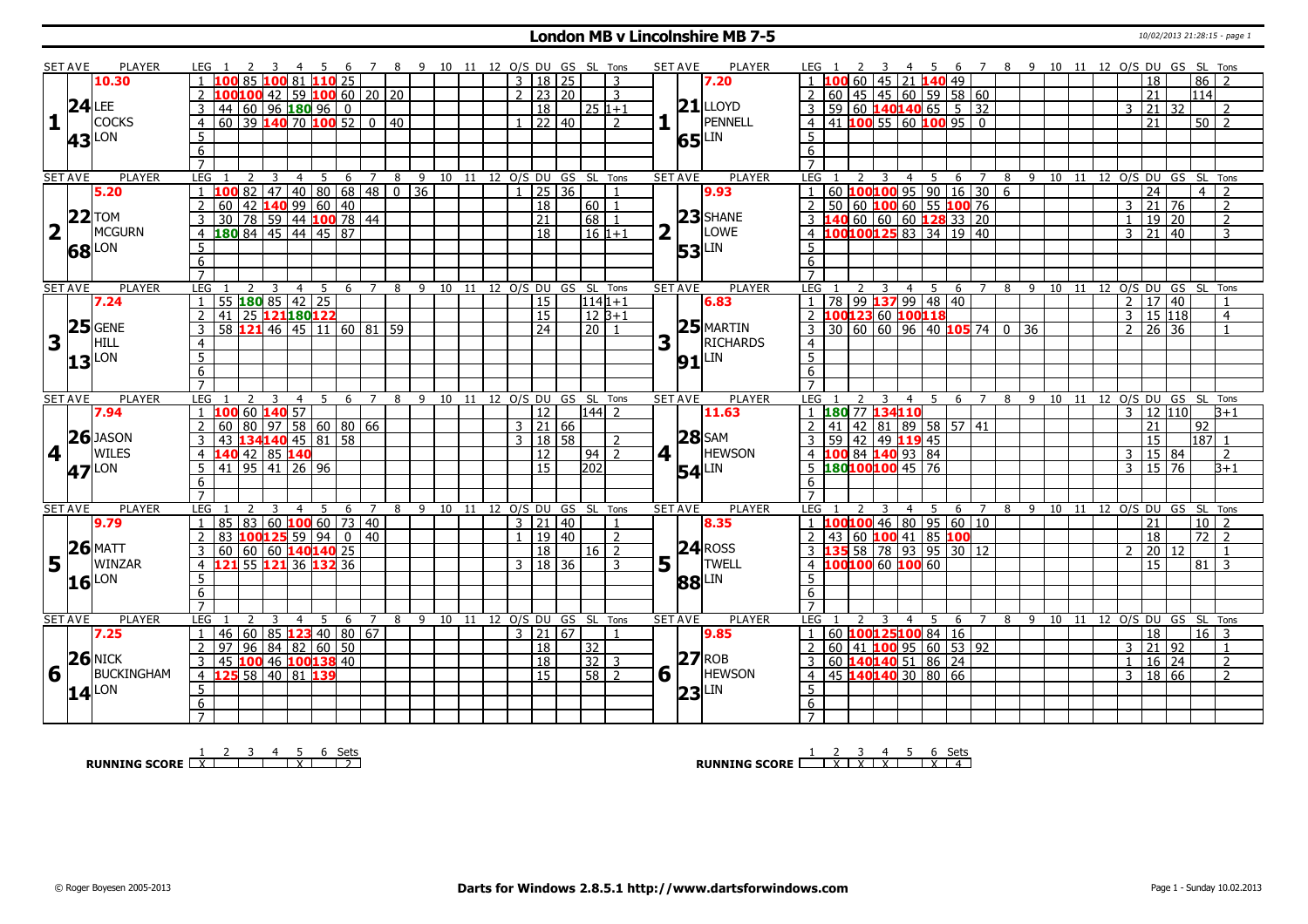#### **London MB v Lincolnshire MB 7-5** 10/02/2013 21:28:15 - page 2

|                         | <b>SET AVE</b> | <b>PLAYER</b>       | LEG 1               |     |    |      |                | 45                          |     |                     |                                                 |   |                |              |   |       |                |                     |          |                            |                | 6 7 8 9 10 11 12 O/S DU GS SL Tons | <b>SET AVE</b> |                                                             |          | <b>PLAYER</b>    | LEG 1               |         |           |        |                                           |             |                              |     |                 |              |                | 4 5 6 7 8 9 10 11 12 O/S DU GS SL Tons |  |                |                         |    |                 |                          |  |
|-------------------------|----------------|---------------------|---------------------|-----|----|------|----------------|-----------------------------|-----|---------------------|-------------------------------------------------|---|----------------|--------------|---|-------|----------------|---------------------|----------|----------------------------|----------------|------------------------------------|----------------|-------------------------------------------------------------|----------|------------------|---------------------|---------|-----------|--------|-------------------------------------------|-------------|------------------------------|-----|-----------------|--------------|----------------|----------------------------------------|--|----------------|-------------------------|----|-----------------|--------------------------|--|
|                         |                | 7.85                |                     |     |    |      |                |                             |     |                     | $38 81 95$ 100 46 18                            |   |                |              |   |       |                | $\overline{24}$     |          |                            | 18 1           |                                    |                |                                                             |          | 5.40             |                     |         |           |        |                                           |             | $60$   45   41   40   24   8 |     |                 |              |                |                                        |  | $\mathbf{1}$   | $\overline{25}$         | 8  |                 |                          |  |
|                         |                |                     |                     | 17  |    | 85 I |                |                             |     |                     | 60   60   100 59   120                          |   |                |              |   |       | 3              |                     | 21   120 |                            |                | 2                                  |                |                                                             |          |                  |                     | 85      | 42        |        | 60 60 98 45                               |             |                              |     |                 |              |                |                                        |  |                | 18                      |    | 111             |                          |  |
|                         | $22$ ROB       |                     |                     |     |    |      |                | 60 <b>140</b> 41 60 28 70   |     |                     |                                                 |   |                |              |   |       |                | 18                  |          |                            | l102l 1        |                                    |                |                                                             |          | $21$ DAVE        |                     | $60\,1$ | <b>40</b> |        | 85 42 41 93 40                            |             |                              |     |                 |              |                |                                        |  | 3              | 21                      | 40 |                 |                          |  |
| $\overline{\mathbf{z}}$ |                | <b>EDWARDS</b>      | $\overline{4}$      |     |    |      |                |                             |     |                     | 60   55   60   40   36 $\overline{125}$ 80   45 |   |                |              |   |       |                | $3 \mid 24 \mid 45$ |          |                            |                | $\overline{1}$                     |                |                                                             |          | JONES            | 4                   |         |           |        | $\overline{59}$ 100 40 45 62 59 45        |             |                              |     |                 |              |                |                                        |  |                | 21                      |    | 91              |                          |  |
|                         |                |                     | 5 <sup>5</sup>      |     |    |      |                |                             |     |                     | $85 68 $ 100100 80 28 40                        |   |                |              |   |       |                | $2 \ 20 \ 40$       |          |                            |                | $\mathcal{L}$                      |                |                                                             |          | LIN              | .5                  |         |           |        | $\boxed{41}$ 59 60 100 30 99 96           |             |                              |     |                 |              |                |                                        |  |                | 21                      |    | 16              |                          |  |
|                         |                | $29$ <sup>LON</sup> |                     |     |    |      |                |                             |     |                     |                                                 |   |                |              |   |       |                |                     |          |                            |                |                                    |                |                                                             | 58       |                  |                     |         |           |        |                                           |             |                              |     |                 |              |                |                                        |  |                |                         |    |                 |                          |  |
|                         |                |                     | 6<br>$\overline{7}$ |     |    |      |                |                             |     |                     |                                                 |   |                |              |   |       |                |                     |          |                            |                |                                    |                |                                                             |          |                  | 6<br>$\overline{7}$ |         |           |        |                                           |             |                              |     |                 |              |                |                                        |  |                |                         |    |                 |                          |  |
|                         | <b>SET AVE</b> | <b>PLAYER</b>       | LEG                 |     |    |      |                | 4                           | 5   | 6                   |                                                 | 8 |                |              |   |       |                |                     |          |                            |                | 9 10 11 12 O/S DU GS SL Tons       | <b>SET AVE</b> |                                                             |          | <b>PLAYER</b>    | LEG                 |         |           | 3      |                                           |             | -5                           | 6   | 7               |              |                | 8 9 10 11 12 O/S DU GS SL Tons         |  |                |                         |    |                 |                          |  |
|                         |                | 7.56                |                     |     |    |      |                | 38 121123 59 35             |     |                     |                                                 |   |                |              |   |       |                | $2 \mid 17 \mid 35$ |          |                            |                | -3                                 |                |                                                             |          | 9.99             | $\overline{1}$      | 100     |           |        | 4<br>68 43 60 140                         |             |                              |     |                 |              |                |                                        |  |                | 15                      |    |                 | $90$   2                 |  |
|                         |                |                     | 2                   | 26  | 60 |      |                | 60   60   25   36           |     |                     |                                                 |   |                |              |   |       |                | 18                  |          |                            | 234            |                                    |                |                                                             |          |                  | <sup>2</sup>        |         |           |        | 44 100 81 80 100 60 36                    |             |                              |     |                 |              |                |                                        |  | $\overline{1}$ | 19                      | 36 |                 | $\overline{\phantom{a}}$ |  |
|                         |                | $21$ RICKY          |                     | 83  |    |      |                |                             |     |                     |                                                 |   | $\overline{1}$ |              |   |       |                | $\overline{30}$     |          |                            | 2 <sup>1</sup> |                                    |                |                                                             |          | $23$ ANDY        |                     |         |           |        |                                           |             |                              |     |                 |              | $\overline{0}$ | 8                                      |  |                |                         |    |                 | -1                       |  |
| 8                       |                |                     | 3                   |     |    |      |                |                             |     |                     | 55 45 85 26 64 107 27                           |   |                |              | 6 |       |                |                     |          |                            |                |                                    |                |                                                             |          |                  | 3                   |         |           |        | $85 \mid 85 \mid 59$ 136 60 41 19 8       |             |                              |     |                 |              |                |                                        |  |                | 28                      | 8  |                 |                          |  |
|                         |                | <b>MITCHELL</b>     | $\overline{4}$      |     |    |      |                | 40 81 <b>180</b> 80 80 40   |     |                     |                                                 |   |                |              |   |       |                | 1   16   40         |          |                            |                | $1 + 1$                            |                | $\mathbf{8}$ <sup><math>\overline{\phantom{1}}</math></sup> |          | BINGHAM          | $\overline{4}$      |         |           |        | 26 60 99 100 123 84                       |             |                              |     |                 |              |                |                                        |  |                | $\overline{18}$         |    | 9               | $\overline{2}$           |  |
|                         | 41             | LON                 | 5                   | 40  |    |      |                |                             |     |                     | 45 100 41 66 83 41                              |   |                |              |   |       |                | $\overline{21}$     |          |                            | 85 1           |                                    |                |                                                             | 82       | LIN              | $\overline{5}$      |         |           |        | $100100$ 81 80 28 60 52                   |             |                              |     |                 |              |                |                                        |  | $\overline{3}$ | $\overline{21}$         | 52 |                 | $\overline{2}$           |  |
|                         |                |                     | 6                   |     |    |      |                |                             |     |                     |                                                 |   |                |              |   |       |                |                     |          |                            |                |                                    |                |                                                             |          |                  | 6                   |         |           |        |                                           |             |                              |     |                 |              |                |                                        |  |                |                         |    |                 |                          |  |
|                         |                |                     | $\overline{7}$      |     |    |      |                |                             |     |                     |                                                 |   |                |              |   |       |                |                     |          |                            |                |                                    |                |                                                             |          |                  |                     |         |           |        |                                           |             |                              |     |                 |              |                |                                        |  |                |                         |    |                 |                          |  |
|                         | <b>SET AVE</b> | <b>PLAYER</b>       | LEG                 |     | 2  |      | $\overline{3}$ | $\overline{4}$              |     |                     | 5 6 7 8 9 10 11 12 O/S DU GS SL Tons            |   |                |              |   |       |                |                     |          |                            |                |                                    | <b>SET AVE</b> |                                                             |          | <b>PLAYER</b>    | LEG <sub>1</sub>    |         |           | 3      | $\overline{4}$                            | $5^{\circ}$ | - 6                          |     |                 |              |                | 7 8 9 10 11 12 0/S DU GS SL Tons       |  |                |                         |    |                 |                          |  |
|                         |                | 6.70                | $\overline{1}$      | 60  |    |      |                | $56$ 100 85 81              |     |                     |                                                 |   |                |              |   |       |                | $\overline{15}$     |          |                            | $119$ 1        |                                    |                |                                                             |          | 6.80             | $\overline{1}$      |         |           |        | 40 140100140 49 32                        |             |                              |     |                 |              |                |                                        |  | $\overline{3}$ | $18 \overline{)32}$     |    |                 |                          |  |
|                         |                |                     |                     | 36  |    |      |                |                             |     |                     | 14060815888640                                  |   |                |              |   |       |                |                     | 19   40  |                            |                | $\overline{1}$                     |                |                                                             |          |                  | $\overline{2}$      |         |           |        | 60   81   22   58   100   60              |             |                              |     |                 |              |                |                                        |  |                | 18                      |    | 120             |                          |  |
|                         |                | $26$ OLIVER         |                     |     |    |      |                | 125125180 51 0 20           |     |                     |                                                 |   |                |              |   |       | $\overline{3}$ |                     | 18 20    |                            |                | $B+1$                              |                |                                                             |          | $23$ RICK        |                     |         |           |        | 60   44   83   26   60   100              |             |                              |     |                 |              |                |                                        |  |                | 18                      |    | 128             |                          |  |
| 9                       |                | <b>STELL</b>        | $\overline{4}$      |     |    |      |                |                             |     |                     | 85 95 60 60 83 58 60                            |   |                |              |   |       |                | $2 \mid 20 \mid 60$ |          |                            |                |                                    | 9              |                                                             |          | <b>HUNTER</b>    | 4                   |         |           |        | 85   60   85   60   <mark>100</mark>   41 |             |                              |     |                 |              |                |                                        |  |                | 18                      |    | 70              |                          |  |
|                         |                | $18$ <sup>LON</sup> | 5 <sub>2</sub>      |     |    |      |                |                             |     |                     |                                                 |   |                |              |   |       |                |                     |          |                            |                |                                    |                |                                                             | 42       | LIN              | -5                  |         |           |        |                                           |             |                              |     |                 |              |                |                                        |  |                |                         |    |                 |                          |  |
|                         |                |                     | 6                   |     |    |      |                |                             |     |                     |                                                 |   |                |              |   |       |                |                     |          |                            |                |                                    |                |                                                             |          |                  | 6                   |         |           |        |                                           |             |                              |     |                 |              |                |                                        |  |                |                         |    |                 |                          |  |
|                         |                |                     | $\overline{7}$      |     |    |      |                |                             |     |                     |                                                 |   |                |              |   |       |                |                     |          |                            |                |                                    |                |                                                             |          |                  | $\overline{7}$      |         |           |        |                                           |             |                              |     |                 |              |                |                                        |  |                |                         |    |                 |                          |  |
|                         | <b>SET AVE</b> | <b>PLAYER</b>       | <b>LEG</b>          |     |    |      |                | $\overline{4}$              | .5  | - 6                 | $7^{\circ}$                                     | 8 |                | 9            |   |       |                |                     |          | 10 11 12 O/S DU GS SL Tons |                |                                    | <b>SET AVE</b> |                                                             |          | <b>PLAYER</b>    | LEG                 |         |           |        | 4                                         |             | .5.                          | -6  | $\overline{7}$  | 8            |                | 9 10                                   |  |                | 11 12 O/S DU GS SL Tons |    |                 |                          |  |
|                         |                | 7.70                | $\overline{1}$      | 58  |    |      |                | 28   85   60   100   60     |     |                     |                                                 |   |                |              |   |       |                | 18                  |          |                            | $110$ 1        |                                    |                |                                                             |          | 10.19            | $\overline{1}$      |         |           |        | 41 100 41 135 136 48                      |             |                              |     |                 |              |                |                                        |  | $\mathbf{3}$   | 18 48                   |    |                 | 3                        |  |
|                         |                |                     | 2                   | 21  | 80 |      |                |                             |     |                     | 85 80 105 105 25                                |   |                |              |   |       |                | $3 \mid 21 \mid 25$ |          |                            |                | $\overline{2}$                     |                |                                                             |          |                  | $\overline{2}$      |         |           |        | 83 125100 28 45 100 10                    |             |                              |     |                 |              |                |                                        |  |                | 21                      |    |                 | $10 \mid 3$              |  |
|                         |                | 25 STEVEN           | $\mathbf{3}$        |     |    |      |                | $180$ 95 $140$ 30 36 20     |     |                     |                                                 |   |                |              |   |       | $\mathbf{1}$   |                     | 16   20  |                            |                | $2+1$                              |                |                                                             | $23$ IAN |                  | 3                   |         |           |        | 83 45 100 41 60                           |             |                              |     |                 |              |                |                                        |  |                | 15                      |    |                 | $172$ 1                  |  |
| 10 L                    |                | FERGUSON            | $\overline{4}$      | 24  |    |      |                |                             |     |                     | 66 60 140 85 62 64                              |   |                |              |   |       |                | $2 \mid 20 \mid 64$ |          |                            |                | $\overline{1}$                     |                | .O I                                                        |          | KENT             | 4                   |         |           | 45 100 |                                           |             | $60$ 85 $\overline{7}$       | 39  |                 |              |                |                                        |  |                | 21                      |    | 42              | $\overline{2}$           |  |
|                         |                | $25$ <sup>LON</sup> | 5 <sup>2</sup>      |     |    |      |                |                             |     |                     |                                                 |   |                |              |   |       |                |                     |          |                            |                |                                    |                |                                                             | 73       | LIN              | $5\overline{)}$     |         |           |        |                                           |             |                              |     |                 |              |                |                                        |  |                |                         |    |                 |                          |  |
|                         |                |                     | 6                   |     |    |      |                |                             |     |                     |                                                 |   |                |              |   |       |                |                     |          |                            |                |                                    |                |                                                             |          |                  | 6                   |         |           |        |                                           |             |                              |     |                 |              |                |                                        |  |                |                         |    |                 |                          |  |
|                         |                |                     | $\overline{7}$      |     |    |      |                |                             |     |                     |                                                 |   |                |              |   |       |                |                     |          |                            |                |                                    |                |                                                             |          |                  | $\overline{7}$      |         |           |        |                                           |             |                              |     |                 |              |                |                                        |  |                |                         |    |                 |                          |  |
|                         | <b>SET AVE</b> | <b>PLAYER</b>       | LEG                 |     |    |      |                | $\overline{4}$              | - 5 | -6                  | 7 8 9 10 11 12 O/S DU GS SL Tons                |   |                |              |   |       |                |                     |          |                            |                |                                    | <b>SET AVE</b> |                                                             |          | <b>PLAYER</b>    | $LEG = 1$           |         |           |        | $\overline{4}$                            | - 5         |                              | - 6 |                 |              |                | 7 8 9 10 11 12 O/S DU GS SL Tons       |  |                |                         |    |                 |                          |  |
|                         |                | 5.64                | $\mathbf{1}$        |     |    |      |                |                             |     |                     | 100 21 140 60 121 39 20                         |   |                |              |   |       |                | $2 \mid 20 \mid 20$ |          |                            |                | 3                                  |                |                                                             |          | 3.65             | $\vert 1 \vert$     |         |           |        | 60   95   40   140   60   74   16         |             |                              |     |                 |              |                |                                        |  |                | 21                      |    |                 | $16 \mid 1$              |  |
|                         |                |                     | 2                   | 85  |    |      |                |                             |     |                     | $59$ 85 81 85 70 36                             |   |                |              |   |       | $\mathbf{1}$   |                     | 19 36    |                            |                |                                    |                |                                                             |          |                  | $\overline{2}$      |         |           |        | 55 125 81 60 41 87                        |             |                              |     |                 |              |                |                                        |  |                | 18                      |    | 52              |                          |  |
|                         |                | $26$ LEWIS          | 3                   |     |    |      |                |                             |     | 58 100 99 60 81 103 |                                                 |   |                |              |   |       | 3              |                     | 18   103 |                            |                | $\mathcal{P}$                      |                |                                                             |          | $23$ LESTER      |                     |         |           |        | $3   45   60   60$ 100 60 60              |             |                              |     |                 |              |                |                                        |  |                | 18                      |    | 116             |                          |  |
| 11                      |                | <b>VENES</b>        | $\overline{4}$      |     |    |      |                |                             |     |                     |                                                 |   |                |              |   |       |                |                     |          |                            |                |                                    |                | . 1                                                         |          | <b>WILKINSON</b> | $\overline{4}$      |         |           |        |                                           |             |                              |     |                 |              |                |                                        |  |                |                         |    |                 |                          |  |
|                         |                |                     | $\overline{5}$      |     |    |      |                |                             |     |                     |                                                 |   |                |              |   |       |                |                     |          |                            |                |                                    |                |                                                             |          | LIN              | $\overline{5}$      |         |           |        |                                           |             |                              |     |                 |              |                |                                        |  |                |                         |    |                 |                          |  |
|                         |                | $37$ <sup>LON</sup> | 6                   |     |    |      |                |                             |     |                     |                                                 |   |                |              |   |       |                |                     |          |                            |                |                                    |                |                                                             | 14       |                  | 6                   |         |           |        |                                           |             |                              |     |                 |              |                |                                        |  |                |                         |    |                 |                          |  |
|                         |                |                     | $\overline{7}$      |     |    |      |                |                             |     |                     |                                                 |   |                |              |   |       |                |                     |          |                            |                |                                    |                |                                                             |          |                  | $\overline{7}$      |         |           |        |                                           |             |                              |     |                 |              |                |                                        |  |                |                         |    |                 |                          |  |
|                         | <b>SET AVE</b> | <b>PLAYER</b>       | LEG                 |     |    |      |                |                             | -5  | 6                   | 7                                               | 8 |                | $\mathsf{q}$ |   | 10 11 |                |                     |          |                            |                | 12 O/S DU GS SL Tons               | <b>SET AVE</b> |                                                             |          | PLAYER           | LEG                 |         |           | 3      | 4                                         |             | -5                           | 6   | $7\overline{ }$ | 8            | 9              | 10 11                                  |  |                | 12 O/S DU GS SL Tons    |    |                 |                          |  |
|                         |                | 6.63                | $\overline{1}$      | 100 |    |      |                |                             |     |                     | 41 140 60 85 35 40                              |   |                |              |   |       |                | $3 \mid 21 \mid 40$ |          |                            |                | 2                                  |                |                                                             |          | 4.84             | $\vert$ 1           |         |           |        | 45 40 56 24 55 60                         |             |                              |     |                 |              |                |                                        |  |                | 18                      |    | 221             |                          |  |
|                         |                |                     | $\overline{2}$      |     |    |      |                |                             |     |                     | 100100100 95 66 35 1 4                          |   |                |              |   |       |                | $1 \mid 22 \mid 4$  |          |                            |                | $\mathbf{3}$                       |                |                                                             |          |                  | $\overline{2}$      | 100     |           |        | 58 45 121 123 41 1                        |             |                              |     |                 | $\mathbf{0}$ |                |                                        |  |                | $\overline{24}$         |    | $\overline{12}$ | 3                        |  |
|                         |                | 24 STEPHEN          |                     |     |    |      |                |                             |     |                     |                                                 |   |                |              |   |       |                |                     |          |                            |                |                                    |                |                                                             |          | $20$ DALEY       |                     |         |           |        |                                           |             |                              |     |                 |              |                |                                        |  |                |                         |    |                 |                          |  |
|                         |                |                     | $\overline{3}$      |     |    |      |                | $60$ 81 <b>123</b> 76 85 76 |     |                     |                                                 |   |                |              |   |       |                | $3 \mid 18 \mid 76$ |          |                            |                | $\overline{1}$                     |                |                                                             |          |                  |                     |         |           |        | 3 60 85 60 43 140                         |             |                              |     |                 |              |                |                                        |  |                | 15                      |    |                 | $113$ 1                  |  |
| 12 <sub>1</sub>         |                | <b>MCHALE</b>       | $\overline{4}$      |     |    |      |                |                             |     |                     |                                                 |   |                |              |   |       |                |                     |          |                            |                |                                    |                | 2 <sub>1</sub>                                              |          | RICHARDSON       | $\overline{4}$      |         |           |        |                                           |             |                              |     |                 |              |                |                                        |  |                |                         |    |                 |                          |  |
|                         |                | $64$ <sup>LON</sup> | $\overline{5}$      |     |    |      |                |                             |     |                     |                                                 |   |                |              |   |       |                |                     |          |                            |                |                                    |                |                                                             | 30       | _IN              | $\overline{5}$      |         |           |        |                                           |             |                              |     |                 |              |                |                                        |  |                |                         |    |                 |                          |  |
|                         |                |                     | 6                   |     |    |      |                |                             |     |                     |                                                 |   |                |              |   |       |                |                     |          |                            |                |                                    |                |                                                             |          |                  | $\overline{6}$      |         |           |        |                                           |             |                              |     |                 |              |                |                                        |  |                |                         |    |                 |                          |  |
|                         |                |                     | $\overline{7}$      |     |    |      |                |                             |     |                     |                                                 |   |                |              |   |       |                |                     |          |                            |                |                                    |                |                                                             |          |                  | $\overline{7}$      |         |           |        |                                           |             |                              |     |                 |              |                |                                        |  |                |                         |    |                 |                          |  |

**RUNNING SCORE** <u>| X | X | X | X | X | Z | Z</u> OP: London MB - Lewis Venes 26.37 \* **RUNNING SCORE**  $\begin{array}{|c|c|c|c|c|c|}\n\hline\n\text{7} & 8 & 9 & 10 & 11 & 12 & \text{Sets} \\
\hline\n\end{array}$ OP: Lincolnshire MB - Sam Hewson 28.54 \*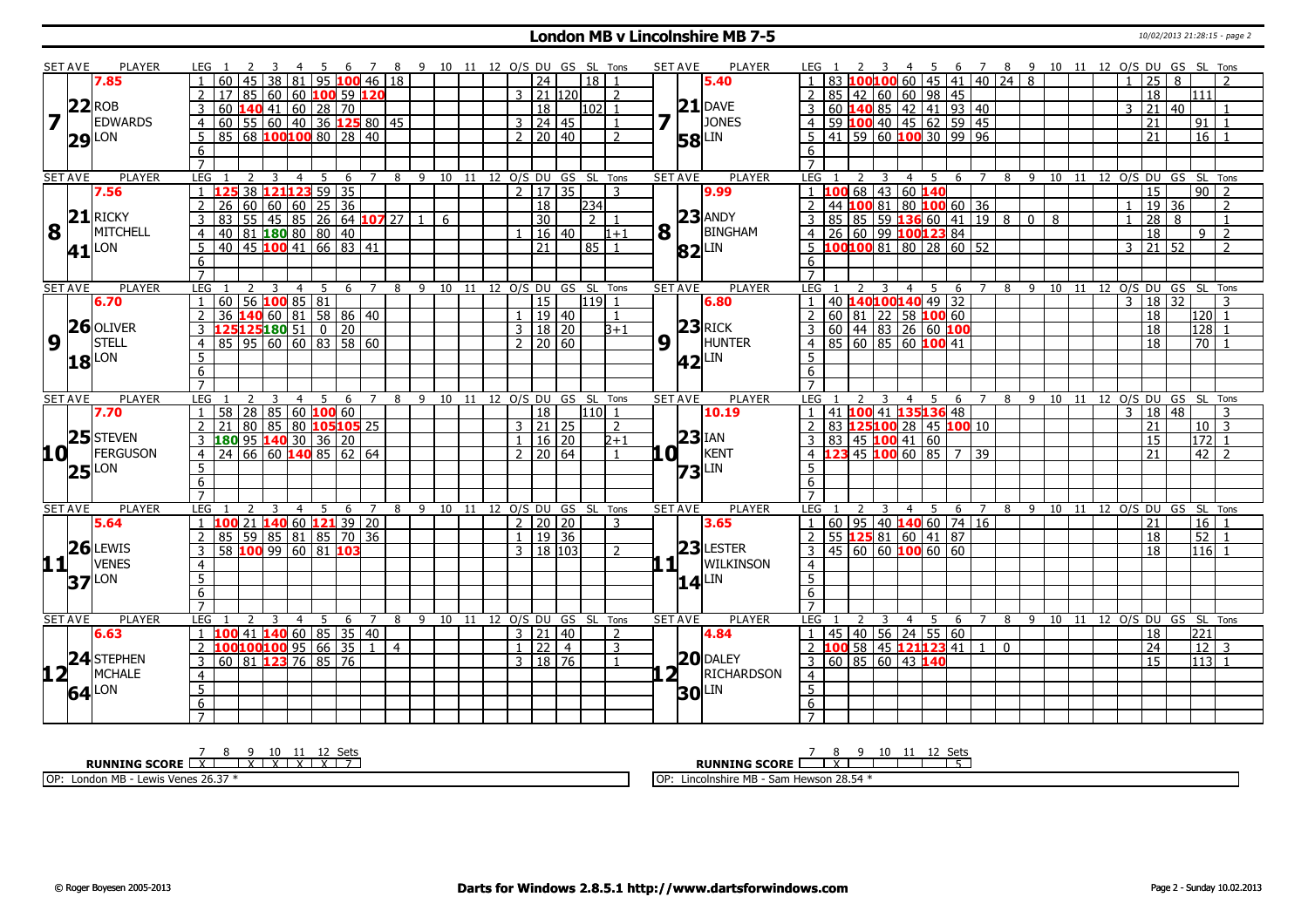# **London MB**

# **Lincolnshire MB**

| <b>PLAYER</b>          |    | lw/Llwonllost | <b>AVE</b> |         | TAVE POINTS DARTS TONS TON+ 180 |     |    |    | <b>TONS</b> | <b>IPLAYER</b>          |   |              | W/L WON LOST | <b>AVE</b> |                 | TAVE POINTS DARTS TONS TON+ 180 |      |    |    | <b>TONS</b> |
|------------------------|----|---------------|------------|---------|---------------------------------|-----|----|----|-------------|-------------------------|---|--------------|--------------|------------|-----------------|---------------------------------|------|----|----|-------------|
| <b>Lee Cocks</b>       |    |               | 24.43      | 10.30   | 1979                            | 81  |    |    | $9 + i$     | Llovd Pennell           |   |              |              | 21.65      | $^{\prime}$ .20 | 1754                            |      |    |    | $6+0$       |
| Tom McGurn             |    |               | 22.68      | 5.20    | 1860                            | 82  |    |    | $4 + 1$     | <b>Shane Lowe</b>       |   |              |              | 23.53      | 9.93            | 2000                            | 85   |    |    | $9 + 0$     |
| Gene Hill              |    |               | 25.13      | 7.24    | 1357                            | 54  |    |    | $5 + 2$     | Martin Richards         |   |              |              | 25.91      | 6.83            | 1503                            | 58 l |    |    | $6+0$       |
| Jason Wiles            |    |               | 26.47      | 7.94    | 2065                            | 78  |    |    | $6 + 0$     | <b>Sam Hewson</b>       |   |              |              | 28.54      | 11.63           | 2226                            | 78   |    |    | $9 + 2$     |
| Matt Winzar            |    |               | 26.16      | 9.79    | 1988                            | 76  |    |    | $8 + 0$     | <b>Ross Twell</b>       |   |              |              | 24.88      | 8.35            | 1841                            | 74   |    |    | $8+0$       |
| <b>Nick Buckingham</b> |    |               | 26.14      | 7.25.   | 1882                            |     |    |    | $6 + 0$     | <b>Rob Hewson</b>       | W |              |              | 27.23      | 9.85            | 1988                            | 73.  |    |    | $8 + 0$     |
| <b>Rob Edwards</b>     |    |               | 22.29      | 7.85    | 2385                            | 107 |    |    | $7 + 0$     | dave jones              |   |              |              | 21.58      | 5.40            | 2287                            | 106  |    |    | $5 + 0$     |
| <b>Ricky Mitchell</b>  |    |               | 21.41      | 7.56    | 2184                            | 102 |    |    | $6 + 1$     | <b>Andy Bingham</b>     |   |              |              | 23.82      | 9.99            | 2406                            | 101  |    |    | $9 + 0$     |
| <b>Oliver Stell</b>    |    |               | 26.18      | 6.70    | 1885                            | 72  |    |    | $5 + 1$     | Rick Hunter             |   |              |              | 23.42      | 6.80            | 1686                            | 72   |    |    | $6 + 0$     |
| Steven Ferguson        |    |               | 25.25      | $'$ .70 | 1894                            | 75  |    |    | $6 + 1$     | <b>Ian Kent</b>         |   |              |              | 23.73      | 10.19           | 1780                            | 75   |    |    | $9 + 0$     |
| Lewis Venes            |    |               | 26.37      | 5.64    | 1503                            | 57  |    |    | $5+0$       | <b>Lester Wilkinson</b> |   | $\mathbf{0}$ |              | 23.14      | 3.65            | 1319                            | 57   |    |    | $3 + 0$     |
| Stephen McHale         |    |               | 24.64      | 6.63    | 1503                            | 61  |    |    | $6 + 0$     | Dalev Richardson        |   | 0            |              | 20.30      | 4.84            | 1157                            | 57   |    |    | $4 + 0$     |
| <b>TOTALS</b>          | 27 | 21            | 24.52      |         | 22485                           | 917 | 52 | 14 | 73+7        | <b>TOTALS</b>           |   | 21           |              | 23.93      |                 | 21947                           | 917  | 65 | 15 | $82 + 2$    |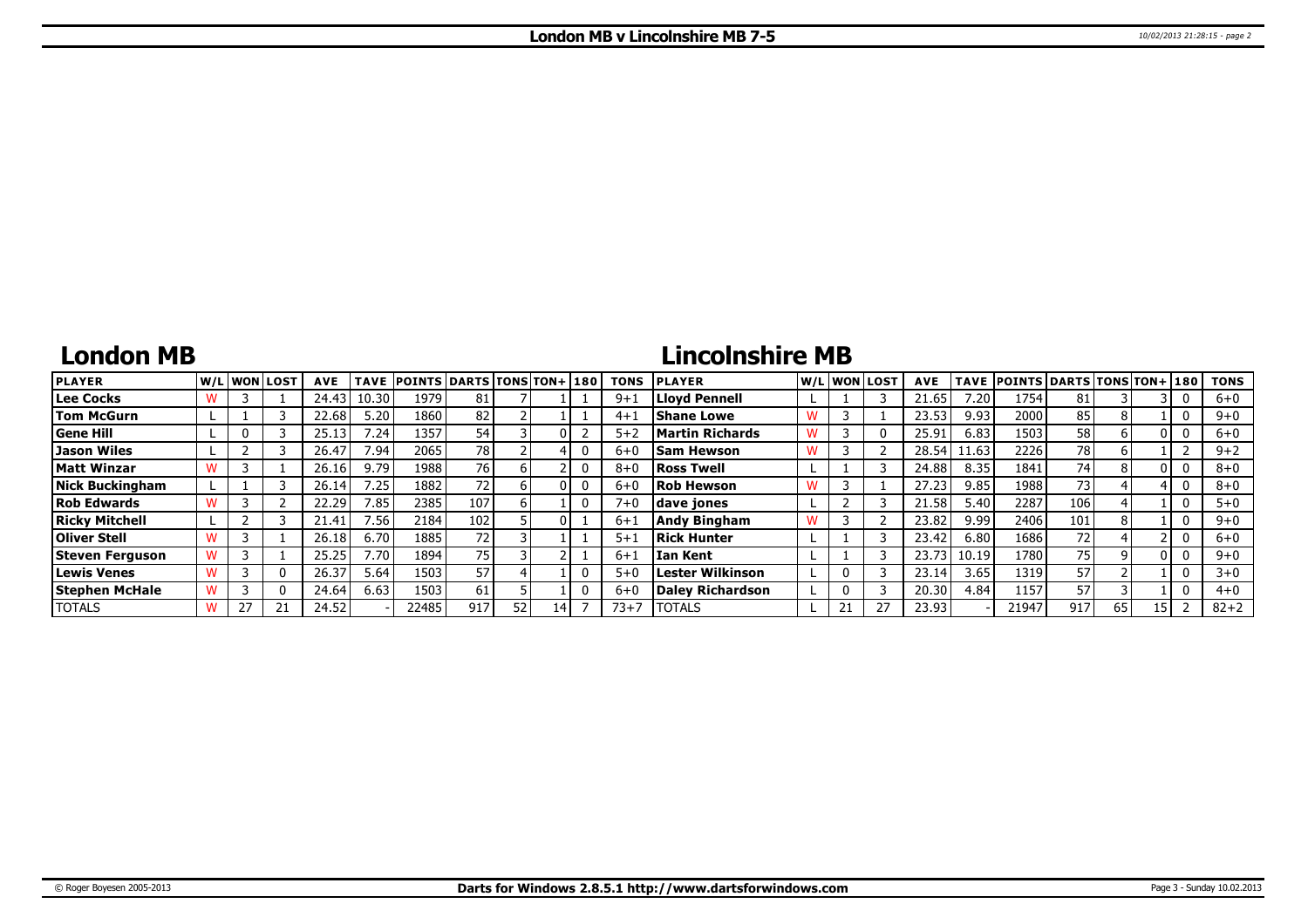#### **Lincolnshire WB v London WB 0-6** 10/02/2013 21:27:38 - page 1

|                         | <b>SET AVE</b>      | <b>PLAYER</b>       | LEG 1            |                                                               |       |                |                |                                                        |                |   | 3 4 5 6 7 8 9 10 11 12 0/S DU GS SL Tons |      |                                    |                 |                  |                |     | SET AVE<br><b>PLAYER</b>        | LEG 1            |     |    |                         |                |     |   |                                                                    |   |                              | 4 5 6 7 8 9 10 11 12 O/S DU GS SL Tons |                 |          |                |                 |                     |                   |                                |
|-------------------------|---------------------|---------------------|------------------|---------------------------------------------------------------|-------|----------------|----------------|--------------------------------------------------------|----------------|---|------------------------------------------|------|------------------------------------|-----------------|------------------|----------------|-----|---------------------------------|------------------|-----|----|-------------------------|----------------|-----|---|--------------------------------------------------------------------|---|------------------------------|----------------------------------------|-----------------|----------|----------------|-----------------|---------------------|-------------------|--------------------------------|
|                         |                     |                     |                  |                                                               |       |                | 24             |                                                        |                |   | $9$   29   30   58   63   80   32        |      | $2 \mid 35 \mid 32$                |                 |                  |                |     | 4.46                            |                  |     |    |                         |                |     |   | 40 32 55 100 44 22 44                                              |   |                              |                                        |                 |          |                |                 |                     | $\overline{20}$ 1 |                                |
|                         |                     |                     |                  |                                                               |       |                |                | 94 60 52 26 22 45 28 26 20 34 31                       |                |   |                                          |      |                                    | 39              | 20               |                |     |                                 |                  | 15. | 43 |                         |                |     |   | 47 26 21 60 41 70 28 37 27 47                                      |   |                              |                                        |                 |          |                | 42              | 24                  |                   |                                |
|                         |                     | $12$ EMMA           | 3                | 26                                                            |       |                |                | $141$ 41 68 41 7 25 30 26 24                           |                |   |                                          |      |                                    | 30              | $\overline{172}$ |                |     | $13$ LISA                       |                  |     |    |                         |                |     |   | $\overline{3}$ 60 100 11 70 81 121 18 0                            |   |                              | 20 20                                  |                 |          |                | 28              | l 20                |                   | $\overline{2}$                 |
| 1                       |                     | <b>TOMLINSON</b>    | $\overline{4}$   | $\overline{29}$ 43 39 30 45 3 85 55 41 59 18 0                |       |                |                |                                                        |                |   |                                          |      |                                    | 42              | $\overline{14}$  |                |     | <b>DUNFORD</b>                  |                  |     |    |                         |                |     |   | 4 27 73 45 45 28 125 45 91 18 0 0 2 3                              |   |                              |                                        |                 |          |                | $145$ 2         |                     |                   |                                |
|                         |                     |                     |                  |                                                               |       |                |                |                                                        |                |   |                                          |      |                                    |                 |                  |                |     |                                 |                  |     |    |                         |                |     |   |                                                                    |   |                              |                                        |                 |          |                |                 |                     |                   |                                |
|                         |                     | $32$ LIN            | 5                |                                                               |       |                |                |                                                        |                |   |                                          |      |                                    |                 |                  |                |     | $41$ <sup>LON</sup>             | 5 <sup>5</sup>   |     |    |                         |                |     |   |                                                                    |   |                              |                                        |                 |          |                |                 |                     |                   |                                |
|                         |                     |                     | $\overline{6}$   |                                                               |       |                |                |                                                        |                |   |                                          |      |                                    |                 |                  |                |     |                                 | 6                |     |    |                         |                |     |   |                                                                    |   |                              |                                        |                 |          |                |                 |                     |                   |                                |
|                         |                     |                     | $\overline{7}$   |                                                               |       |                |                |                                                        |                |   |                                          |      |                                    |                 |                  |                |     |                                 | $\overline{7}$   |     |    |                         |                |     |   |                                                                    |   |                              |                                        |                 |          |                |                 |                     |                   |                                |
|                         | <b>SET AVE</b>      | <b>PLAYER</b>       | LEG              | $\overline{2}$                                                | 3     | $\overline{4}$ | 5 <sup>5</sup> |                                                        |                |   |                                          |      | 6 7 8 9 10 11 12 0/S DU GS SL Tons |                 |                  |                |     | <b>PLAYER</b><br><b>SET AVE</b> | <b>LEG</b>       |     | 2  | $\overline{\mathbf{3}}$ |                |     |   | 4 5 6 7 8 9 10 11 12 O/S DU GS SL Tons                             |   |                              |                                        |                 |          |                |                 |                     |                   |                                |
|                         |                     | 5.85                | $\mathbf{1}$     | 60   62   41   26   45   26   121                             |       |                |                |                                                        |                |   |                                          |      |                                    | $\overline{21}$ | $120$ 1          |                |     | 6.00                            | $\overline{1}$   |     |    |                         |                |     |   | 85 100 32 100 28 60 31 65                                          |   |                              |                                        |                 |          | $\overline{2}$ |                 | 23 65               |                   | $\overline{\phantom{a}}$       |
|                         |                     |                     | $\overline{2}$   |                                                               |       |                |                |                                                        |                |   |                                          |      | $2 \mid 23 \mid 32$                |                 |                  | 3              |     |                                 |                  |     |    |                         |                |     |   | 2   85   60   43   45   60   100   90                              |   |                              |                                        |                 |          |                | 21              |                     | $18$   1          |                                |
|                         |                     | $17$ HEATHER        | 3                |                                                               |       |                |                |                                                        |                |   |                                          |      |                                    | $\overline{27}$ | 130              |                |     | 19 SUSAN                        |                  |     |    |                         |                |     |   | 3 <b>100</b> 41 85 <b>100</b> 60 31 39 33 0 12                     |   |                              |                                        |                 |          | $\overline{3}$ |                 | 30 12               |                   | 2                              |
| $\overline{\mathbf{2}}$ |                     | BAPTIE-BISHOP       | $\overline{4}$   | 30 21 43 41 43 121 42 11 76                                   |       |                |                |                                                        |                |   |                                          |      |                                    | $\overline{27}$ | $\overline{73}$  |                |     | HOLT                            |                  |     |    |                         |                |     |   | 4 26 30 13 60 85 100 85 42 60                                      |   |                              |                                        |                 |          |                |                 | $3 \mid 27 \mid 60$ |                   |                                |
|                         |                     | $15$ <sup>LIN</sup> | $\overline{5}$   |                                                               |       |                |                |                                                        |                |   |                                          |      |                                    |                 |                  |                |     | 66 LON                          | 5                |     |    |                         |                |     |   |                                                                    |   |                              |                                        |                 |          |                |                 |                     |                   |                                |
|                         |                     |                     | 6                |                                                               |       |                |                |                                                        |                |   |                                          |      |                                    |                 |                  |                |     |                                 | 6                |     |    |                         |                |     |   |                                                                    |   |                              |                                        |                 |          |                |                 |                     |                   |                                |
|                         |                     |                     | $\overline{7}$   |                                                               |       |                |                |                                                        |                |   |                                          |      |                                    |                 |                  |                |     |                                 | $\overline{7}$   |     |    |                         |                |     |   |                                                                    |   |                              |                                        |                 |          |                |                 |                     |                   |                                |
|                         | <b>SET AVE</b>      | <b>PLAYER</b>       | LEG              |                                                               | 3     | $\overline{4}$ | $\overline{5}$ | 6                                                      | $\overline{7}$ | 8 |                                          |      | 9 10 11 12 O/S DU GS SL Tons       |                 |                  |                |     | <b>SET AVE</b><br><b>PLAYER</b> | LEG              |     |    |                         | $\overline{4}$ | 5   |   | 6 7                                                                |   |                              |                                        |                 |          |                |                 |                     |                   | 8 9 10 11 12 0/S DU GS SL Tons |
|                         |                     | 3.00                |                  |                                                               |       |                |                |                                                        |                |   |                                          |      |                                    | $\overline{27}$ | 63               |                |     | 2.00                            |                  |     |    |                         |                |     |   |                                                                    |   |                              |                                        |                 |          | $\overline{2}$ |                 | $26$ 20             |                   |                                |
|                         |                     |                     | $\overline{2}$   | 100 41 80 40 30 45 45 40 17<br>82 26 30 81 100 45 61 52<br>82 |       |                |                |                                                        |                |   |                                          |      |                                    | 24              | 24               |                |     |                                 |                  |     |    |                         |                |     |   |                                                                    |   |                              |                                        |                 |          | 3              |                 | 27 10               |                   | $\overline{\phantom{a}}$       |
|                         |                     | $16$ CASEY          | $\overline{3}$   | 81 40 28 41 <b>100</b> 45 22 45 59 4 0                        |       |                |                |                                                        |                |   |                                          |      |                                    | 33              | $36$ 1           |                |     | $17$ DEB                        |                  |     |    |                         |                |     |   |                                                                    |   |                              |                                        |                 |          |                |                 | $3 \mid 33 \mid 32$ |                   |                                |
| 3                       |                     | HORSPOOL            | $\overline{4}$   |                                                               |       |                |                |                                                        |                |   |                                          |      |                                    |                 |                  |                | 3   | <b>WATLING</b>                  | $\overline{4}$   |     |    |                         |                |     |   |                                                                    |   |                              |                                        |                 |          |                |                 |                     |                   |                                |
|                         |                     |                     | $\overline{5}$   |                                                               |       |                |                |                                                        |                |   |                                          |      |                                    |                 |                  |                |     |                                 | $\overline{5}$   |     |    |                         |                |     |   |                                                                    |   |                              |                                        |                 |          |                |                 |                     |                   |                                |
|                         |                     | 43                  | $\overline{6}$   |                                                               |       |                |                |                                                        |                |   |                                          |      |                                    |                 |                  |                |     | <b>48</b> LON                   | 6                |     |    |                         |                |     |   |                                                                    |   |                              |                                        |                 |          |                |                 |                     |                   |                                |
|                         |                     |                     | $\overline{7}$   |                                                               |       |                |                |                                                        |                |   |                                          |      |                                    |                 |                  |                |     |                                 |                  |     |    |                         |                |     |   |                                                                    |   |                              |                                        |                 |          |                |                 |                     |                   |                                |
|                         | <b>SET AVE</b>      | <b>PLAYER</b>       | LEG <sub>1</sub> |                                                               |       | $\overline{4}$ | 5              |                                                        |                |   |                                          |      | 6 7 8 9 10 11 12 O/S DU GS SL Tons |                 |                  |                |     | <b>SET AVE</b><br><b>PLAYER</b> | LEG              |     |    |                         |                | 4 5 |   | 6 7 8 9 10 11 12 O/S DU GS SL Tons                                 |   |                              |                                        |                 |          |                |                 |                     |                   |                                |
|                         |                     |                     |                  |                                                               |       |                |                |                                                        |                |   |                                          |      |                                    |                 |                  |                |     |                                 |                  |     |    |                         |                |     |   |                                                                    |   |                              |                                        |                 |          |                |                 | $\overline{4}$      |                   |                                |
|                         |                     |                     |                  |                                                               |       |                |                |                                                        |                |   |                                          |      |                                    |                 |                  |                |     |                                 |                  |     |    |                         |                |     |   |                                                                    |   |                              |                                        |                 |          |                |                 |                     |                   |                                |
|                         |                     | 2.77                |                  | 30<br>l 39 l                                                  |       | 45   41        |                | 26 83 40 45 22 26 38 26                                |                |   |                                          |      |                                    | 39              | 32               |                |     | 2.25                            |                  |     |    |                         |                |     |   |                                                                    |   | $52$ 30 45 60 83 41 60 80 13 | $\overline{4}$                         | $\overline{29}$ | $\Omega$ | $\overline{2}$ | 41              |                     |                   |                                |
|                         |                     |                     |                  | 35                                                            |       |                |                |                                                        |                |   |                                          |      |                                    | 27              | $32 1+1$         |                |     |                                 | 2                |     |    |                         |                |     |   | $\vert$ 45 $\vert$ 20 $\vert$ 82 $\vert$ 59 <b>125</b> 40 58 32 40 |   |                              |                                        |                 |          |                |                 | $3 \mid 27 \mid 40$ |                   |                                |
|                         |                     | $12$ ROSIE          | 3                | 60                                                            |       |                |                |                                                        |                |   |                                          |      |                                    | 40 20           |                  |                |     | 12 ANDREA                       |                  |     |    |                         |                |     |   |                                                                    |   |                              |                                        |                 |          |                | 42              |                     | $\overline{4}$    |                                |
| $\vert$ 4               | l I                 | PILKINGTON          |                  | 4 100 41 33 30 40 84 60 28 71 10                              |       |                |                |                                                        |                |   |                                          | n In |                                    | 45              | 2 <sub>1</sub>   |                |     | $4$   <br><b>WALKER</b>         |                  |     |    |                         |                |     |   | 4 60 60 26 41 28 60 60 40 56 50 15 0 3 45 2                        |   |                              |                                        |                 |          |                |                 |                     |                   |                                |
|                         |                     |                     | 5 <sup>5</sup>   |                                                               |       |                |                |                                                        |                |   |                                          |      |                                    |                 |                  |                |     | <b>90</b> LON                   | 5 <sup>5</sup>   |     |    |                         |                |     |   |                                                                    |   |                              |                                        |                 |          |                |                 |                     |                   |                                |
|                         |                     | $83$ LIN            | 6                |                                                               |       |                |                |                                                        |                |   |                                          |      |                                    |                 |                  |                |     |                                 | 6                |     |    |                         |                |     |   |                                                                    |   |                              |                                        |                 |          |                |                 |                     |                   |                                |
|                         |                     |                     | $\overline{7}$   |                                                               |       |                |                |                                                        |                |   |                                          |      |                                    |                 |                  |                |     |                                 | $\overline{7}$   |     |    |                         |                |     |   |                                                                    |   |                              |                                        |                 |          |                |                 |                     |                   |                                |
|                         | <b>SET AVE</b>      | PLAYER              | LEG              |                                                               | 3     | $\overline{4}$ | -5             | 6                                                      | $\overline{7}$ | 8 |                                          |      | 9 10 11 12 O/S DU GS SL Tons       |                 |                  |                |     | PLAYER<br><b>SET AVE</b>        | LEG              |     |    |                         | $\overline{4}$ | - 5 | 6 | $\overline{7}$                                                     |   |                              |                                        |                 |          |                |                 |                     |                   | 8 9 10 11 12 0/S DU GS SL Tons |
|                         |                     | 1.25                |                  | 45                                                            |       |                |                | 55 45 40 80 40 45 45 64 6                              |                |   |                                          |      |                                    | $\overline{30}$ | 36               |                |     | 3.00                            |                  |     |    |                         |                |     |   | $1 \overline{100}$ 24 60 45 45 41 45 68 33 40                      |   |                              |                                        |                 |          | $\overline{1}$ | $ 28\rangle$    | $ 40\rangle$        |                   |                                |
|                         |                     |                     | $\overline{2}$   | 81   41   46   76   11   55   45   60   38   28               |       |                |                |                                                        |                |   |                                          |      |                                    | $\overline{30}$ | $\overline{20}$  |                |     |                                 |                  |     |    |                         |                |     |   | $2   66   100   43   41   76   41   43   51   0   30   10$         |   |                              |                                        |                 |          | $\overline{2}$ |                 | 32 10               |                   | $\overline{1}$                 |
|                         |                     | $16$ LAYLA          | 3                | 40                                                            |       |                |                | $ 36 41 45$ <b>125</b> 83 45 82                        |                |   | $\overline{4}$                           |      |                                    | 25 4            |                  |                |     | $17$ DEE                        |                  |     |    |                         |                |     |   | $3   83   60   41   100   60   60   57   20$                       |   |                              |                                        |                 |          |                | $\overline{24}$ |                     | 20 <sup>1</sup>   |                                |
| 5                       | H.                  | BONTOFT             | $\overline{4}$   | 43                                                            | 30 41 | 30             |                | 60 45 78 60 56                                         |                |   |                                          |      |                                    | 27              | $\overline{58}$  |                | 5   | BELCHER                         | $\overline{4}$   |     |    |                         |                |     |   | 60   60   83   60   45   75   78   36   0                          |   |                              | $\overline{4}$                         |                 |          | 3              |                 | $30$   4            |                   |                                |
|                         |                     |                     | 5                |                                                               |       |                |                |                                                        |                |   |                                          |      |                                    |                 |                  |                |     |                                 | $5^{\circ}$      |     |    |                         |                |     |   |                                                                    |   |                              |                                        |                 |          |                |                 |                     |                   |                                |
|                         | 88LIN               |                     | 6                |                                                               |       |                |                |                                                        |                |   |                                          |      |                                    |                 |                  |                |     | <b>40</b> <sup>LON</sup>        | 6                |     |    |                         |                |     |   |                                                                    |   |                              |                                        |                 |          |                |                 |                     |                   |                                |
|                         |                     |                     | $\overline{7}$   |                                                               |       |                |                |                                                        |                |   |                                          |      |                                    |                 |                  |                |     |                                 | $\overline{7}$   |     |    |                         |                |     |   |                                                                    |   |                              |                                        |                 |          |                |                 |                     |                   |                                |
|                         | <b>SET AVE</b>      | PLAYER              | LEG              |                                                               |       |                | .5             | 6                                                      | $7^{\circ}$    | 8 |                                          |      | 9 10 11 12 0/S DU GS SL Tons       |                 |                  |                |     | <b>SET AVE</b><br><b>PLAYER</b> | LEG              |     |    |                         |                | .5. | 6 | $\overline{7}$                                                     | 8 |                              | 9 10                                   |                 |          |                |                 |                     |                   | 11 12 O/S DU GS SL Tons        |
|                         |                     | 3.00                | $\mathbf{1}$     | 100                                                           | 41 60 | 60             |                | $\vert 25 \vert 60 \vert 83 \vert 47 \vert 17 \vert 0$ |                |   |                                          |      |                                    | 30              | 8 <sup>1</sup>   | $\overline{1}$ |     | 5.00                            | $\overline{1}$   |     |    |                         |                |     |   | $141$   45   60   45   60   60   30   60   25   35   40            |   |                              |                                        |                 |          |                |                 | $3 \mid 33 \mid 40$ |                   |                                |
|                         |                     |                     | $\overline{2}$   | 45                                                            | 45 41 |                |                | 26 80 41 41 85 26                                      |                |   |                                          |      |                                    | $\overline{27}$ | $\overline{71}$  |                |     |                                 |                  |     |    |                         |                |     |   | $2   66   60   100   41   60   100   50   12   12$                 |   |                              |                                        |                 |          | 2              | $\overline{26}$ | $\overline{12}$     |                   | 2                              |
|                         |                     | $14$ JULIE          | 3                |                                                               |       |                |                |                                                        |                |   |                                          |      |                                    | 40 16           |                  |                |     | $16$ TAMMY                      |                  |     |    |                         |                |     |   | $3   81   100   32   40   60   81   51   0   16   36   0   0$      |   |                              |                                        |                 |          |                | 42              |                     | $\overline{4}$    | $\overline{1}$                 |
|                         |                     | LAMBIE              | $\overline{4}$   | 45 60 43 40 95 26 25 30 66 31 24 0                            |       |                |                |                                                        |                |   |                                          |      |                                    | $\overline{24}$ | $120$ 2          |                |     | MACKENZIE                       |                  |     |    |                         |                |     |   |                                                                    |   |                              |                                        |                 |          | $\overline{1}$ |                 | $ 40\rangle$        |                   | 2                              |
| 6                       |                     |                     |                  | 30 20 43 100 100 26 40 22                                     |       |                |                |                                                        |                |   |                                          |      |                                    |                 |                  |                | 6 1 |                                 |                  |     |    |                         |                |     |   | 4 80 100 41 60 100 48 32 40                                        |   |                              |                                        |                 |          |                | $\overline{22}$ |                     |                   |                                |
|                         | $92$ <sup>LIN</sup> |                     | 5                |                                                               |       |                |                |                                                        |                |   |                                          |      |                                    |                 |                  |                |     | LON<br>26                       | 5                |     |    |                         |                |     |   |                                                                    |   |                              |                                        |                 |          |                |                 |                     |                   |                                |
|                         |                     |                     | 6<br>$7^{\circ}$ |                                                               |       |                |                |                                                        |                |   |                                          |      |                                    |                 |                  |                |     |                                 | 6<br>$7^{\circ}$ |     |    |                         |                |     |   |                                                                    |   |                              |                                        |                 |          |                |                 |                     |                   |                                |

**RUNNING SCORE** <u>1 2 3 4 5 6 Sets</u><br>
2 3 4 5 6 Sets OP: Lincolnshire WB - None **RUNNING SCORE** 
<u>
LASS 
3 
4 
5 
6 
Sets</u><br> **RUNNING SCORE** 
<u>LASS 
X 
1 
X 
1 
X 
1 
X 
1 
X 
1 
X 
1 
X 
1 
X 
1 
X 
1 
X 
1 
X 
1 
X 
1 
X 
1 
X 
1 
X 
1 
X 
1 
X 
1 
X 
1 
X 
1 
X 
1 
X 
1 
X 
1 
X 
1 
X 
1 
X 
1 
X 
1</u> OP: London WB - Susan Holt 19.66 \*